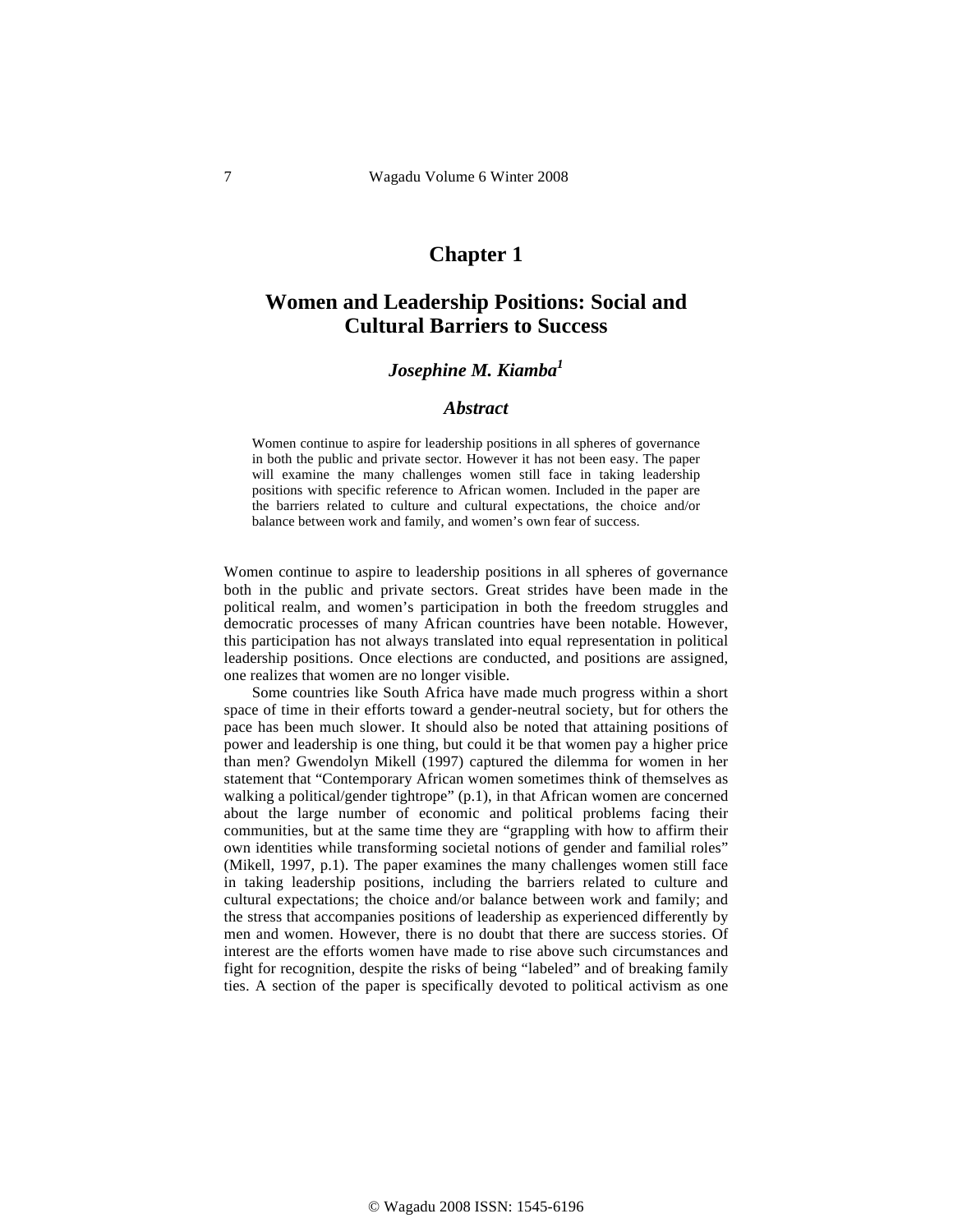notable area of success in the women's movement. Successes in educational and academic leadership are also highlighted and the strategies taken by various agencies in both government and private sectors to develop and promote women leaders are explored. While women gain certain freedoms by facing social and cultural challenges, other freedoms may be lost. These situations should be investigated.

# *The Concept of Leadership*

Historically, leadership has carried the notion of masculinity and the belief that men make better leaders than women is still common today. Although the number of female leaders has increased, they are often named as an afterthought. According to Højgaard (2002), the societal conventions regarding gender and leadership traditionally exclude women, and top leadership is viewed as a masculine domain. The same author further argues that the cultural construction of leadership in itself instigates difference and this is only now being transformed or contested as women gain access to leadership positions. In African societies, it is believed that men lead and women follow (Ngcongo, 1993, in Grant, 2005). It is not uncommon in rural villages in Africa to find the man literally walking ahead of the woman. Different reasons may be advanced for this but ultimately it illustrates the deeply held notion of leadership as masculine.

There was a time that it was believed that leaders were born with certain leadership traits. However, current thinking on leadership assumes that leadership can be taught and learned, hence the many leadership-training programs (de la Rey, 2005). Cheryl de la Rey (2005) lists the traits commonly associated with leadership as effective communication skills, task completion, responsibility, problem solving, originality, decision making, action taking, vision, self awareness, confidence, experience and power. While it is possible to develop these traits in any individual, regardless of gender, in male dominated societies (as is often the case in African societies) male leadership and leadership styles predominate and are regarded as the more acceptable forms of leadership.

 Growe and Montgomery (2000) defined leaders as people "who provide vision and meaning for an institution and embod[y] the ideals toward which the organization strives" (p. 1). From that perspective, leaders are alike and genderless. However there is still skepticism when women lead and in many situations, gender, more than age, experience or competence determines the role (position) one is assigned. There is research to show that such fears or doubts about women are baseless. Growe and Montgomery (2000), in studies on school administration, found that schools with female administrators are better managed (the quality of pupil learning and professional performance of teachers is higher), and on average perform better than those managed by men. Similar findings have been reported by Aladejana (2005) in her study regarding female representation in leadership positions in education administration in South West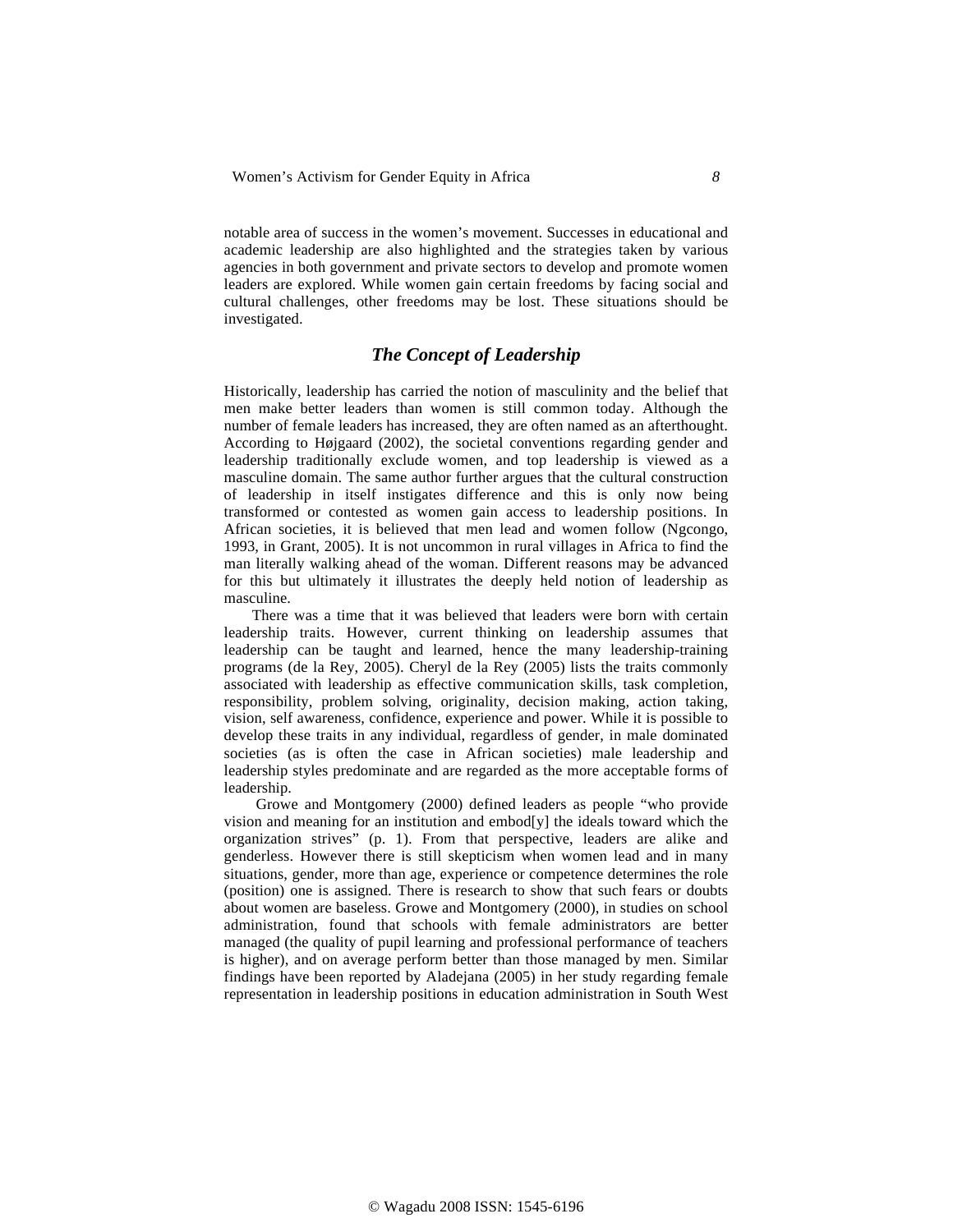Nigeria. The difference may be in the leadership styles of women versus those of men.

There seems to be enough evidence to suggest that women lead differently from men (Eagly and Johnson, 1990, as cited in de la Rey, 2005). For instance, women portray a more participatory approach, are more democratic, allow for power and information sharing, are more sensitive, more nurturing than men, focus on relationships and enable others to make contributions through delegation (de la Rey, 2005; Growe & Montgomery, 2000; Tedrow, 1999). Tedrow (1999) also noted characteristics such as building coalitions and advancing individual and community development are constructs that women display in their relational styles. Women are also better at conflict management, have better listening skills and show more tolerance and empathy. While men and women do have different leadership styles, that should not mean that one is dominant over the other. It has been observed that the differences we see in leadership style are partly due to the way men view leadership as leading, while women see leadership as facilitating (Growe & Montgomery, 2000). In contrast to the characteristics of women given above, men lead from the front and attempt to have all the answers while stressing task accomplishment, the achieving of goals, the hoarding of information and winning (Growe & Montgomery, 2000). Contemporary work environments could definitely benefit from leaders who portray more of the traits associated with women.

Sadly, in a situation where accepting women as leaders is problematic, it is possible to overlook their positive leadership traits and view them as weaknesses. In fact, stereotypes of how women lead have made it difficult for women to access or even stay in leadership positions. Tedrow (1999) argued that women who display more relational styles of leading are likely to be marginalized within their organizations and viewed as 'outsiders'. Even more disconcerting is the fact that women who seem to 'make it' as leaders often end up conforming to the strong male culture in the work place, and adopt male leadership styles. As indicated by Growe & Montgomery (2000), since female leaders see gender as a hindrance, they are compelled to lead the way men do as it is considered the norm. In their view, utilizing men's methods of leadership is not only the easiest way for a woman to be hired for any position of leadership, but is the most successful method of attracting promotion and recognition.

### *Gender (in)equity in leadership positions: A situation analysis*

Despite efforts made to ensure that female representation is achieved at all levels of governance, women are still underrepresented in many government and nongovernment organizations particularly in positions of power and leadership (de la Rey, 2005). From statistics presented by Sadie (2005) on the Southern African Development Community (SADC) parliamentary structures, it is evident that the target of 30% representation by women in political and decision-making structures of member states (set by Heads of State and Government in adopting the 1997 Declaration on Gender and Development, and to be achieved by 2005)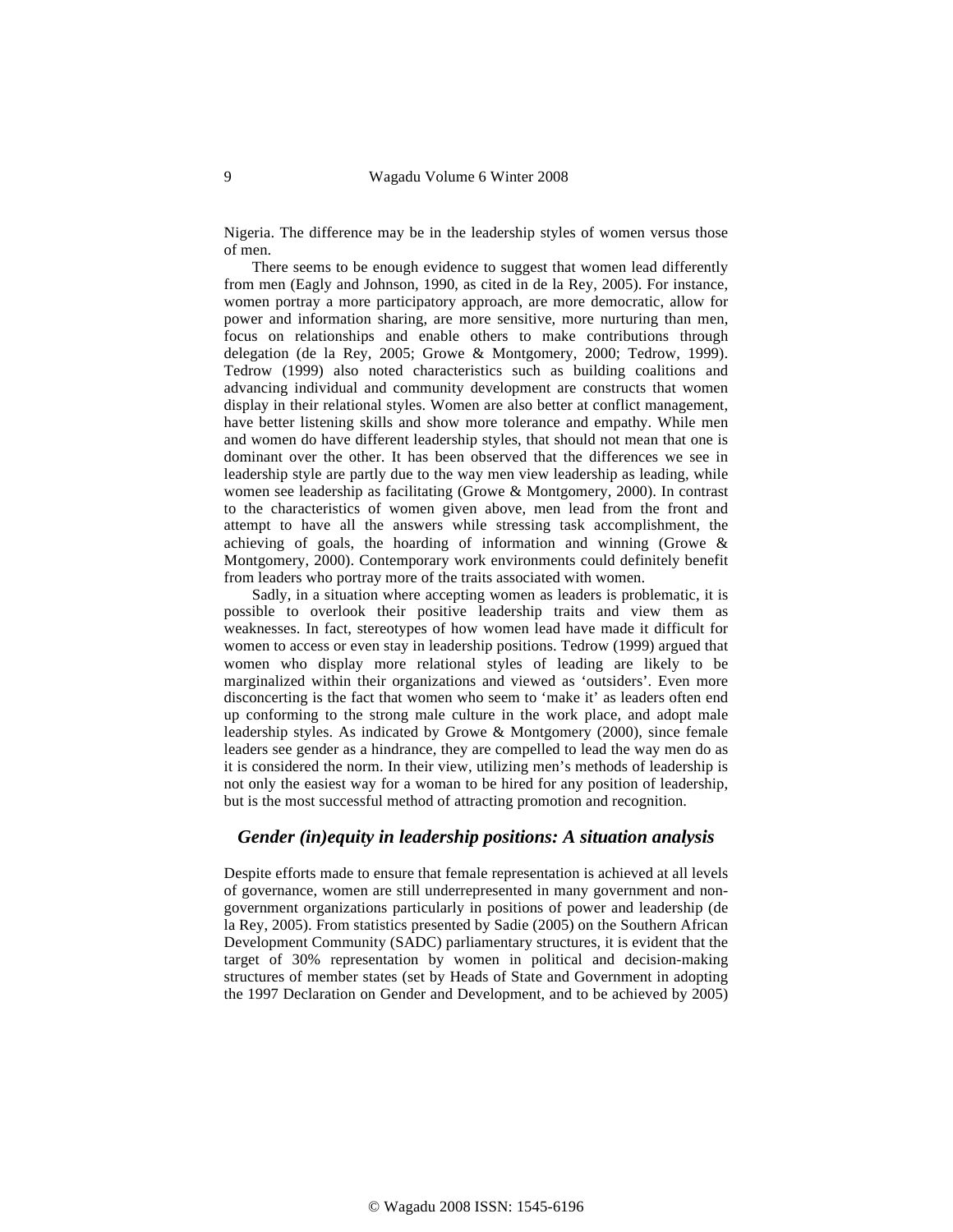was not met, except in South Africa and Mozambique. For instance, by 2004 the proportion of women in parliament was 15.4% in Angola, 15.9% in Botswana, 12% in Lesotho, 14.4% in Malawi, 17.14% in Mauritius, 25% in Namibia, 22.3% in Tanzania, and 16% in Zimbabwe while South Africa and Mozambique had 32.8% and 37.2% respectively. There were not always concomitant proportions of women in the cabinets of the respective countries. Sometimes the proportion in cabinets was higher as in the case of Botswana (28.7%), Lesotho (41.6%) and Malawi (20.7%), while in other countries this number went down. There is thus a wide range in the level of achievement (in meeting set targets), but at least something has been and is being done to correct the situation.

Another discrepancy in the SADC region is evident in party structures. Although women constitute the majority of voters, Sadie (2005) observed that they are severely underrepresented in party structures and on party lists to the extent that while gender equality is enshrined in the party constitutions and manifestos, it is not integrated in party structures. In some cases where women serve as party executives, it is because they move in as ex officio members by virtue of their role as chairpersons of the women's leagues.

In Kenya, the progress towards women's involvement in politics was initially very slow and noticeable changes have only been observed within the last 10 years. According to Nzomo (1997), although the post-independence government brought new possibilities for political involvement, Kenyan women were not granted the same political access as men. For this reason, equitable democratic participation at the level of gender has yet to be attained. A recent Kenyan newspaper report showed that although women make up 52% of the Kenyan population, only 18 out of 222 parliamentary members are women (8 of whom are nominated), and only 377 out of 2837 seats in local government are held by women (*Daily Nation*, July 2007). This reflects a serious under representation of women in governance and decision making structures. The build up to the 2007 elections in Kenya still showed imbalances in the fielding of female candidates as the electorate showed a lack of confidence toward them.

In politics, women have been marginalized because men monopolize the decision making structures and are in the majority. One underlying problem for women has been the difficulty in dealing with the inherent patriarchal structures that pervade the lives of people, the processes of state and the party (Nzomo, 1997). In many societies, women are still assigned a secondary place by the prevailing customs and culture. Examples abound of efforts that have been made to include and involve women but for the most part, these are superficial changes (such as minimum quotas of 30% women are introduced by certain parties, or the constitution is changed to allow for representation by women, as in Tanzania). However, on careful examination of the situation one finds that implementation is lacking. As indicated earlier, in many African countries there is no relationship between the number of women voters and the representation by women in party structures. To what extent women themselves actively strive to fulfill these mandates is worth investigating. It has been said of women in Kenya that not only are societal customs and attitudes to blame for their small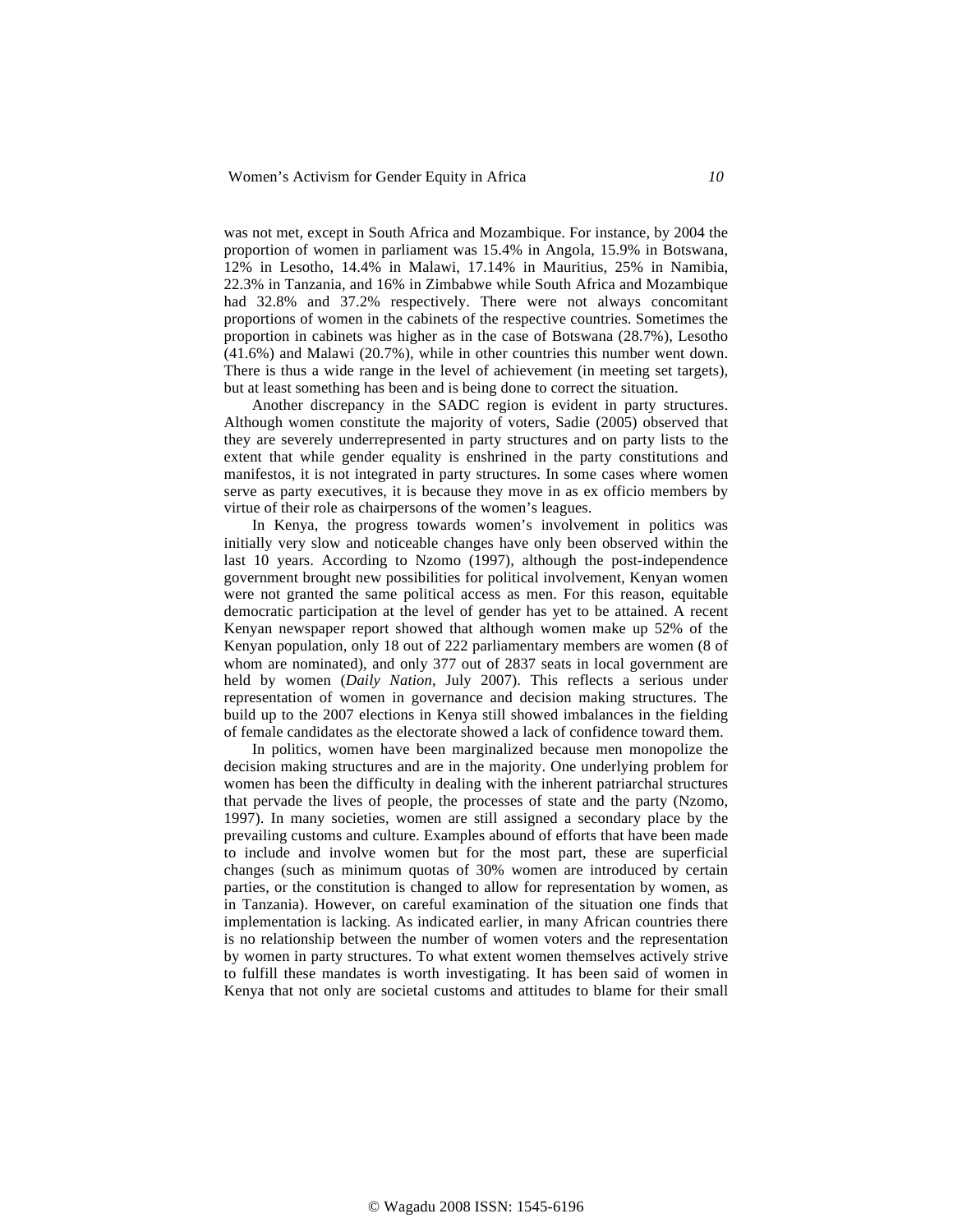part in politics, but their education and training tend to make women accept their secondary status as the natural order of things (Duverger, 1975 as cited in Nzomo, 1997). It would seem there are other barriers (explicit and implicit) that make it difficult to attain equity even after policy and legal interventions.

In education and academic circles, the picture is more distressing especially if one looks at higher education. One would expect that things would change faster in this environment. After all, as Carleene Dei (2006) observed, universities are traditionally viewed as centers of free thought, change and human development (Foreword). But literature on leadership in higher education generally reveals that women are less likely than men to participate in upper levels of administration. Leadership in higher education is still a man's world and universities are male dominated institutions (Gumbi, 2006). In South Africa, the government and its leadership have been committed to gender equality and the empowerment of women, but institutions of higher education have not been quick to emulate the government's example. Survey data on South Africa, reported by Gumbi (2006), showed that in 2003, the average number of women in senior management was approximately 24% across 17 institutions of higher learning. At that point in time there were only 3 female Vice Chancellors, while 82% of professors were male and only 18% were female. A 2005 study carried out in 8 higher education institutions as part of a USAID funded United Negro College Fund Tertiary Education Linkages Project (TELP), found that gender representation of staff was almost equitable (46% women versus 54% male), but that the majority of the women (69%) were employed in lower level administrative, technical or service positions, against 57% of the men falling into this category (UNCFSP-TELP, 2006). Representation of women at Council level (the highest governance structure at higher education institutions) across the 8 institutions was 20% women and 80% men, and only 15% of senior management were women. Representation of women at middle management was slightly better at 27% (UNCFSP-TELP, 2006). Men also dominated positions at professorial and senior lecturer positions.

This gender imbalance is repeated in other countries in the world. According to Universities UK (2004) as cited in Gumbi (2006), out of 40,000 professors in higher education in the UK in 2003, 13% were female and 87% male, while 73% of senior lecturers and researchers (total of 24,630) were male and 27% female. In Australia, women in executive leadership in 2000 were 34.6% compared to 65.4% men (Gumbi, 2006). The USA, admittedly an advanced economy and emulated in many other ways, has not achieved gender equity in higher education. Gumbi (2006) reported that women held 18.7% of full professorships, and only 19.3% of presidents (Vice Chancellors) of colleges and universities.

It is therefore quite evident that men dominate the governance and management levels of higher education institutions. Consequently, men have the decision-making power and authority regarding strategic direction, and allocation of resources. More disconcerting is the likelihood that women's interests in the institutions may not be adequately taken care of, and that women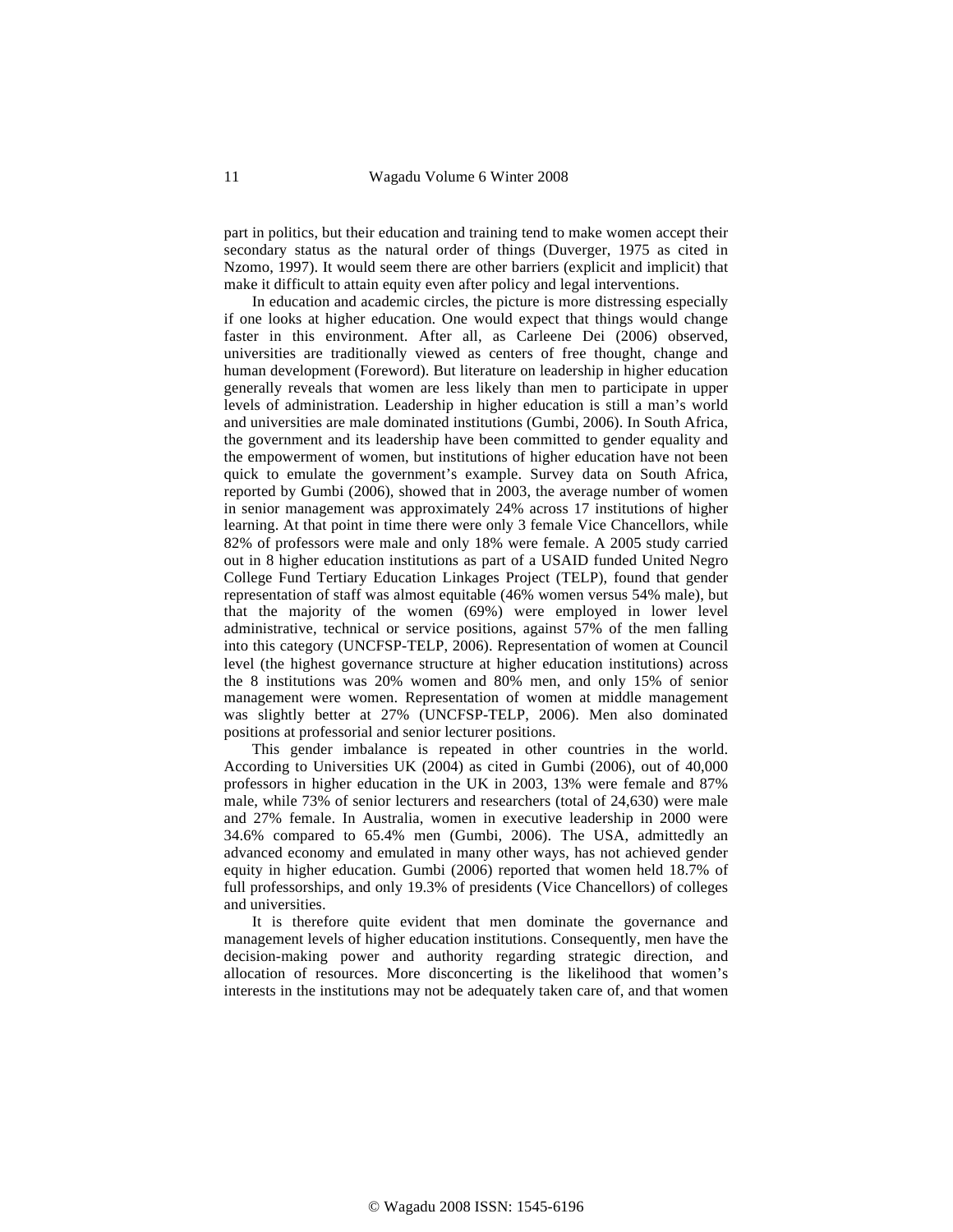have few or no role models and mentors, something that may have far reaching consequences in terms of developing future female leaders. It is certainly important to acknowledge Cole's (2006) observation that "women professors in higher education do not just appear out of nowhere. They have to be nurtured and developed throughout society" (p. 23).

# *Barriers To Women In Leadership*

Various factors are at work in limiting women's potential to aspire to positions of leadership. Sadie (2005) advanced the argument that at the bottom of the constraints that women face is the patriarchal system where decision making powers are in the hands of males. In the African context, traditional beliefs and cultural attitudes regarding the role and status of women in society are still prevalent and many women are part of this system finding it difficult to dislocate from this culture and tradition lest they be ostracized. Despite women's education and entry into the job market, the woman's role is typically one of homemaker. The man, on the other hand, is bread winner, head of household and has a right to public life (Sadie, 2005). Confining women's identity to the domestic sphere is one of the barriers to women's entry into politics and politics by its nature catapults one into public life. Generally, cultural attitudes are hostile to women's involvement in politics.

Some women were able to transcend cultural barriers and rise to positions of leadership (whether in politics or elsewhere), but more often than not, it meant having to juggle cultural expectations with their leadership roles. Perhaps one of the most notable examples in literature is Grace Onyango (extensively covered elsewhere in this journal<sup>2</sup>) who in 1969, was the first female elected Member of Parliament in Kenya, but had previously held several leadership positions including that of mayor of the third largest City in Kenya. Grace Onyango was well versed with the Luo traditions, respected and even adhered to them, while at the same time playing into the political/official role of mayor, then parliamentarian. It must be realized that the Luo, like many ethnic groups in Kenya, is traditionally patriarchal. When Onyango came to power in the 1960s, Africa, according to Tripp (2001), had the lowest rate of female legislative participation in the world (p. 142), and politics was a male affair. Ascending to leadership/power positions was not easy for Onyango. She often faced opposition with people (men in particular) arguing that these positions were only suitable for men. Musandu's (2008) chronicle of Onyango's political career shows a woman who was bold, knew what she wanted, and had specific skills that appealed to men and women. Onyango seems to have been cautious not to offend her people by opposing respected (male) elders, and Musandu (2008:14) reckons that at one point Grace Onyango was "at an ethnic and national political crossroads and her survival as a politician depended on the successful balancing of the two important interests".

It has been argued that women themselves are often reluctant to run for public positions and this is partly attributed to cultural prohibitions on women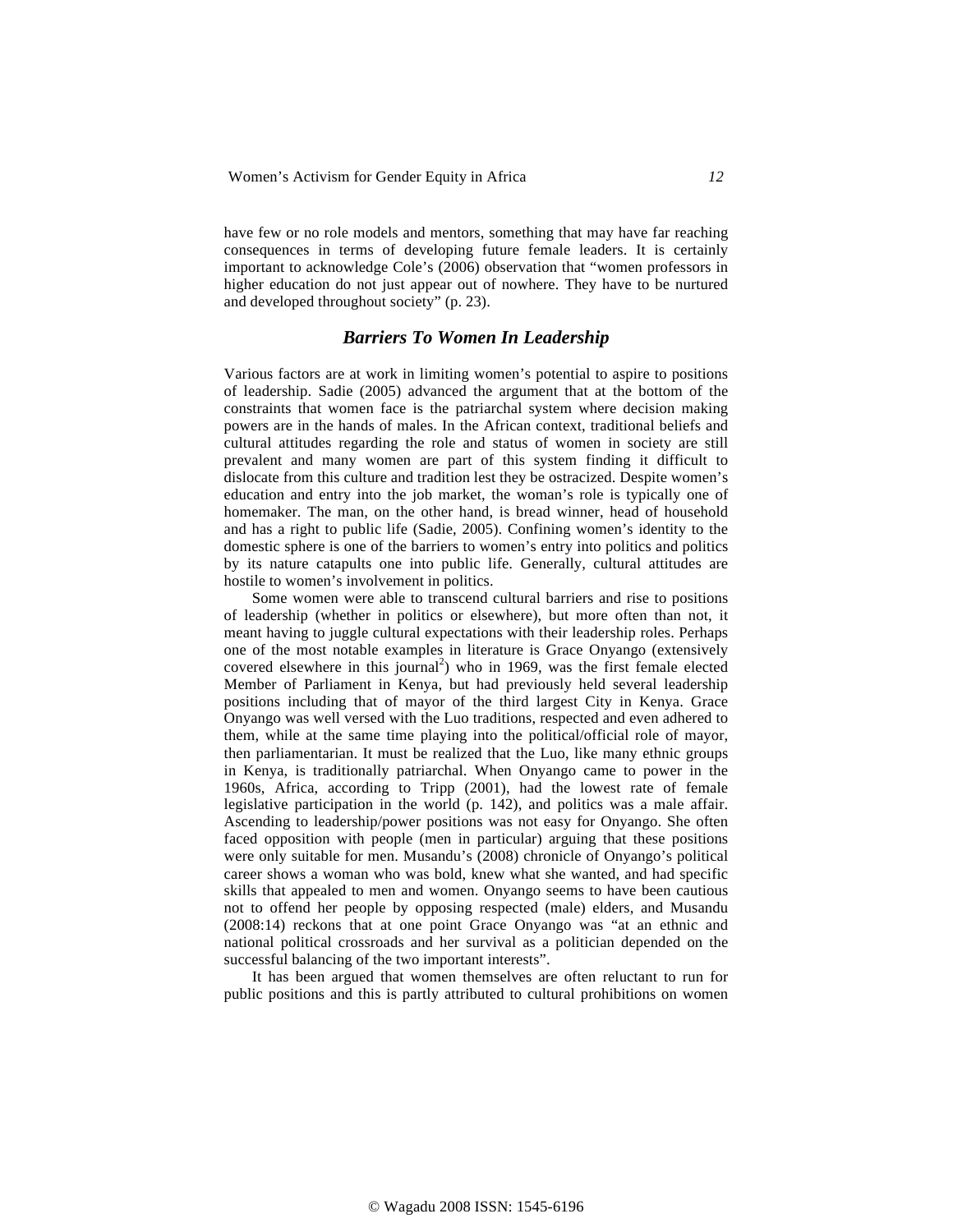speaking in public or going to public places. Political campaigning requires that one travel extensively, spend nights away from home, go into bars, and for women it means meeting men. All of these things are not easily accepted for women in many African societies (Tripp, 2001). Women who vie for public office have to consider the risk of being labeled "loose" or "unfit" as mothers and wives, and being socially stigmatized. Such considerations make many women shy away from politics, and positions that put them in the public eye.

Another factor which has played a role in influencing women's political support is the media (Sadie, 2005). For instance, in Botswana and Mozambique, the media often fails to give coverage to the campaigns of female candidates or to interview them. Men have also been known to treat women with hostility during political campaigns. Aili Mari Tripp (2003) reports that in the 1996 presidential elections in Uganda, there were many incidents of intimidation and harassment of women by men (even husbands), who had differing political opinions. Politically active women in that country were threatened with withdrawal of family support, some were thrown out of their homes, and others killed.

The socialization of the girl child in many societies is also to blame for perceived inabilities on the part of women. To quote Melody Emmett (2001:67), "The life passages of women are not sacramentalised, celebrated or even acknowledged". This is illustrative of the position ascribed to women, right from the birth of the girl child, in comparison to the boy child and the subsequent position of men in society. In many African cultures, the rituals and rites of passage pertaining to the boy child nurture them for leadership positions, whether at local or national levels of governance, in business, politics or public administration. Religion tends to cement these cultural norms. As observed by Emmet (2001), all mainstream religions have stereotypical roles for men and women where women are perceived as less equal than men, often being kept separate in the way roles are assigned. In her discussion of women's experience of religion, Emmet (2001) analyzed the rituals performed for and by men in various religions (including Hinduism, Islam and Christianity), finding that men are generally valued and empowered by religion in many ways. Women do not enjoy such privilege, being disempowered by religious structures and practices.

In other public arenas, women's access to leadership positions has been hindered by discrimination and stereotyping. Women are more or less persecuted for seeking an executive position. This is largely due to society's attitude toward appropriate male and female roles. In their discussion on barriers women face in leadership positions, Growe and Montgomery (2000) say that compared to men, women receive little or no encouragement to seek leadership positions. There are also few social networks (formal and informal) for women such as membership in clubs, resulting in a lack of recognition that leads to advancement.

Administrative/leadership positions require hard work, long hours and are stressful. For women, this burden is added on to their child-care, home, and family responsibilities, a phenomenon referred to as the "double shift" in Sader,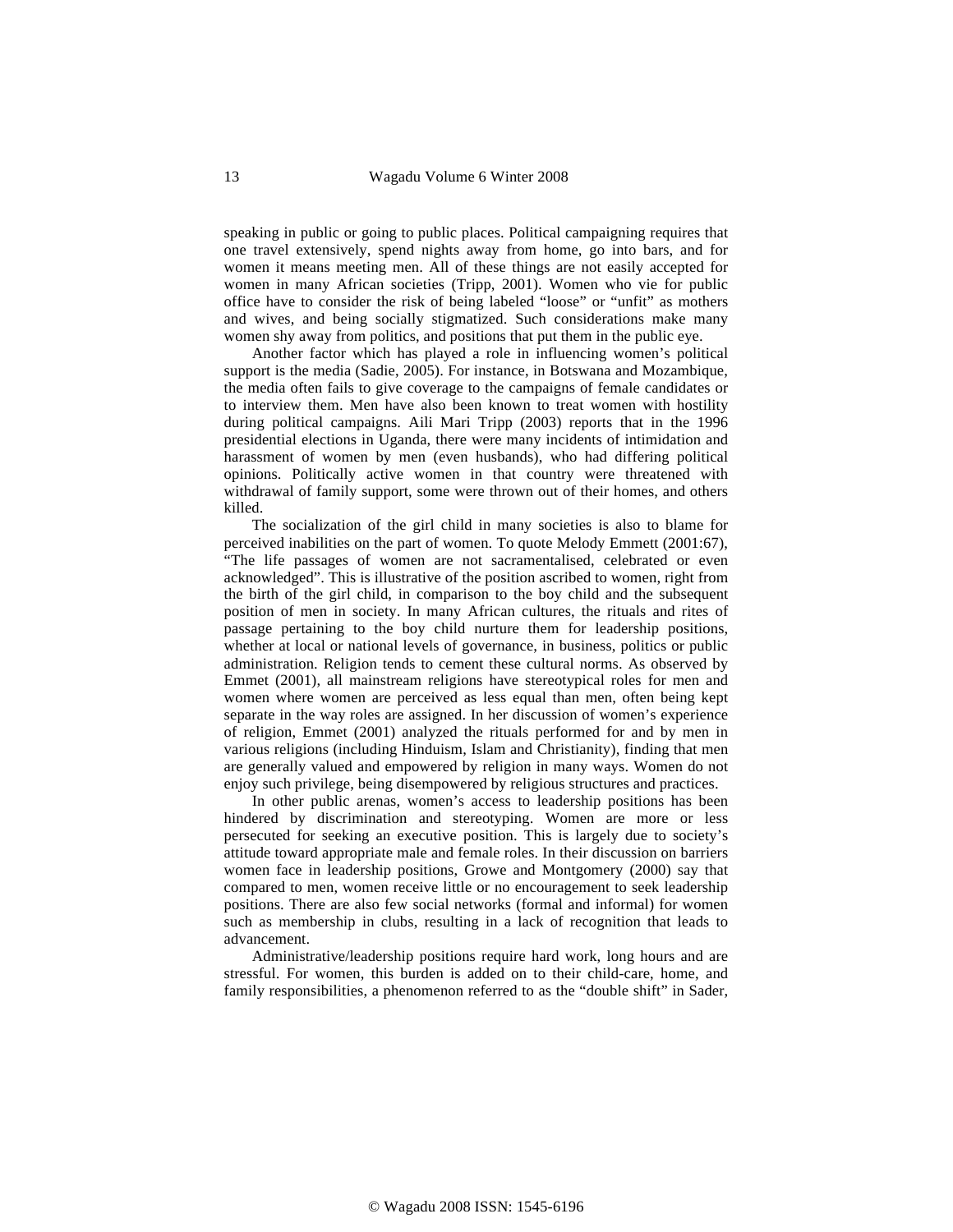et al. (2005). These observations are also true of women in higher education. In addition to issues of family responsibility that make it difficult for women to advance, cultural beliefs about the roles of men and women inhibit women's advancement to top leadership as much as it does in politics (Pandor, 2006). Pandor (2006) also pointed out the all too common statement (often not taken seriously) that women at senior level positions are not always supportive of other women and tend to want to maintain the status quo. Of course, institutional culture and micro politics do act as barriers for women implicitly or explicitly influencing the research environment that ultimately breeds professors and executive leaders. For many women, the time demands of such positions conflict with the demands of the family, and this in itself is a barrier.

There are also other structural barriers beyond culture and religion. Data from the Danish sample of the Comparative Leadership Study found that certain access conditions and conditions of gender positioning seem to predetermine access to top leadership positions, in business, political and public administration. Højgaard (2002) found that the social background of male and female leaders (an access condition) played a particular role in political leadership. The sample of politicians showed that both parents of female leaders had better education and more highly placed jobs than the parents of male politicians. The main conclusion was that in order for women to get top jobs in politics they have to come from a more privileged social background than men. In addition, there were differences in career paths between male and female leaders, with men being recruited from a wider spectrum of jobs than women. Men also achieve top leadership jobs faster than women.

With regard to conditions of gender positioning, Hojgaard (2002) looked at marital status, presence of children and distribution of work at home. The male leaders were more likely to be married, while a higher proportion of women leaders were divorced or independently living together. Furthermore, a higher proportion of women had no children. The partners of female leaders were also more likely to be working full time, while among the partners of male leaders (especially business leaders) there was a high proportion of part time work and full time housewives. Two thirds of male leaders did little or no housework, indicating that most male leaders (unlike female leaders) are relieved of the burdens associated with family life and can devote all their energy to their jobs.

These findings are very illustrative of the social cost of leadership for women, and the gender positioning conditions illustrated in the Danish study could be applied to African women. As such, it is little wonder that many women are hesitant to take up positions of leadership because of the stress involved. For women who do seek leadership positions, some factors that contribute to this stress include balancing work and family, domestic violence and discrimination (Cole, 2006, Gardiner & Tiggermann, 1999). In the African context, the work and family dichotomy is filled with many contradictions for women that provoke stress.

African women have certain expected roles to play. They are expected to bear and nurture children, as well as manage the home. At the same time,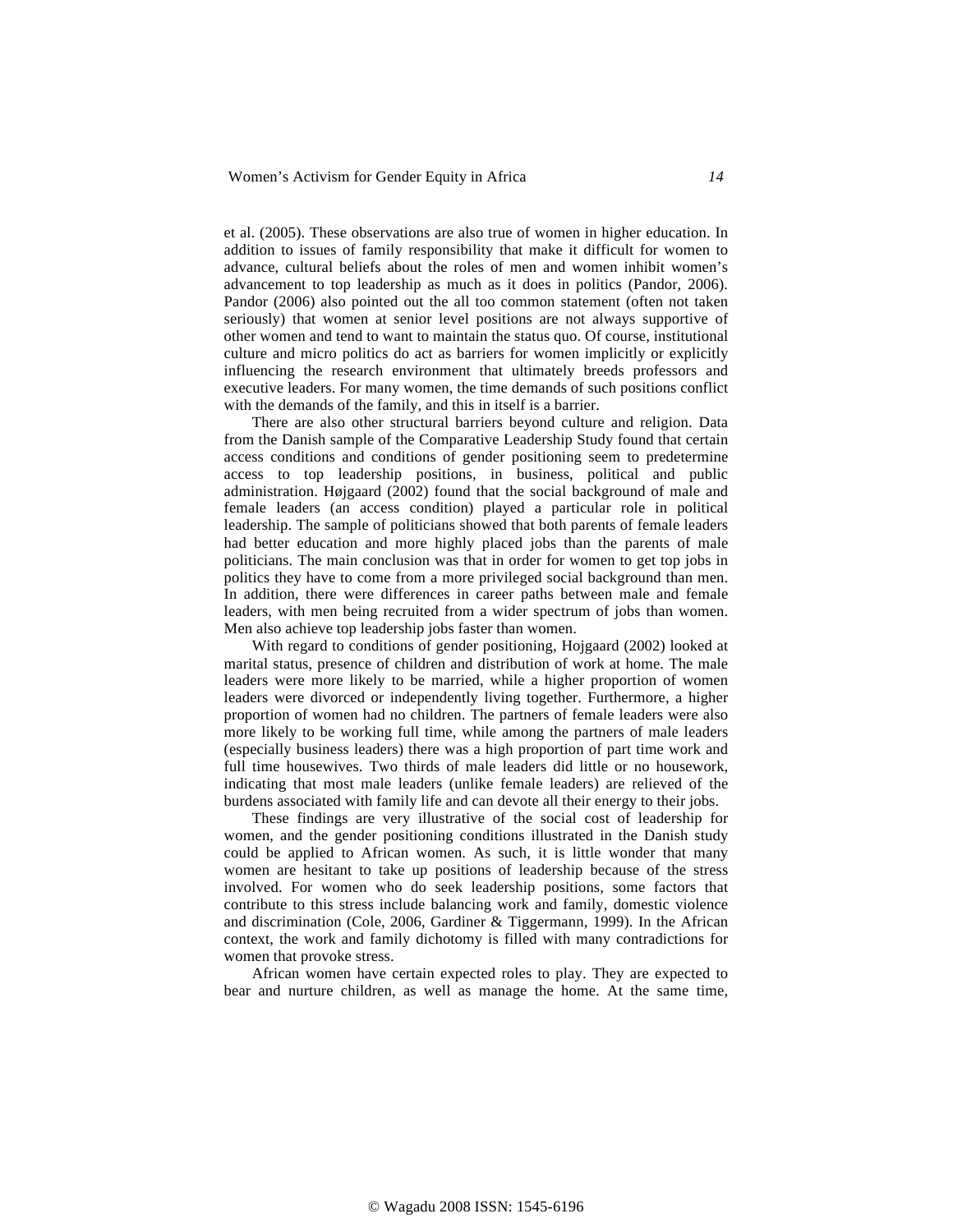today's African woman is expected to earn a living and contribute to the running of society (BBC News, 2005). In short, Gwendolyn Mikell (1997) referred to contemporary African women as walking a political/gender tightrope, but it is also a leadership and gender tightrope.

Tsitsi Dangarembga from Zimbabwe, in her interview with BBC News (BBC News, 2005) said that one of the reasons there are few women in positions of power is a lack of unity among women themselves. The explanation she gave was that since women were vying for scarce resources, they tend to see other women as a threat and are jealous of one another. She further went on to say that women have the potential to bring about change, but they lack organization due to lack of time, given their multiple roles as bread winners, wives and mothers. African women also fear to raise their voices and speak out for fear of victimization (supposedly by fellow women but also by men, given the cultural expectations of what a woman should or should not do). In this interview, Dangarembga also pointed out that women fear to excel because it makes them seem threatening. Women who want to get married have to present themselves as good marriage material by being meek and submissive.

Another reason for the difficulty African women have in attaining national and international recognition is their daily struggle for survival. It is difficult in the African environment with its extreme deprivation to emphasize women's issues when there are so many pressing national issues (BBC News, 2005). Tripp (2001) also found that despite the political progress made by women in the 1990's, their efforts did not pay off in terms of women being appointed to public office. Women lack the necessary financial support or resources (often mobilized individually and publicly) and this is another tactical measure applied to discourage women from politics. In addition, they are said to lack political experience, confidence, education and connections to run for office (Tripp, 2001: BBC News, 2005). The lack of time due to women's reproductive roles is also mentioned as a limitation to women's participation in leadership (Shayo, 2005).

These barriers are not unique to African women. Similar issues have been raised regarding educated Chinese women. Qin (2000), in examining the development of female college students in China, found that several factors combine to restrict their desire to become successful career women. These include traditional prejudice, social pressures, women's sensitivity to people's misconception of successful women, and the tendency of men to choose 'familyoriented' wives. These women even fear being more capable than men and as a result shy away from demanding jobs. Women are torn between work and family as, on the one hand they do not want to be housewives but at the same time they are challenged to be super women. They wish for and fear the opportunities and challenges of the external world.

Professional women in managerial positions face many challenges and those in institutions of higher learning are no exception. Moutlana (2001) noted that the socialization of women at the work place occurs within a system of power and inequality and that such systems tend to reproduce various forms of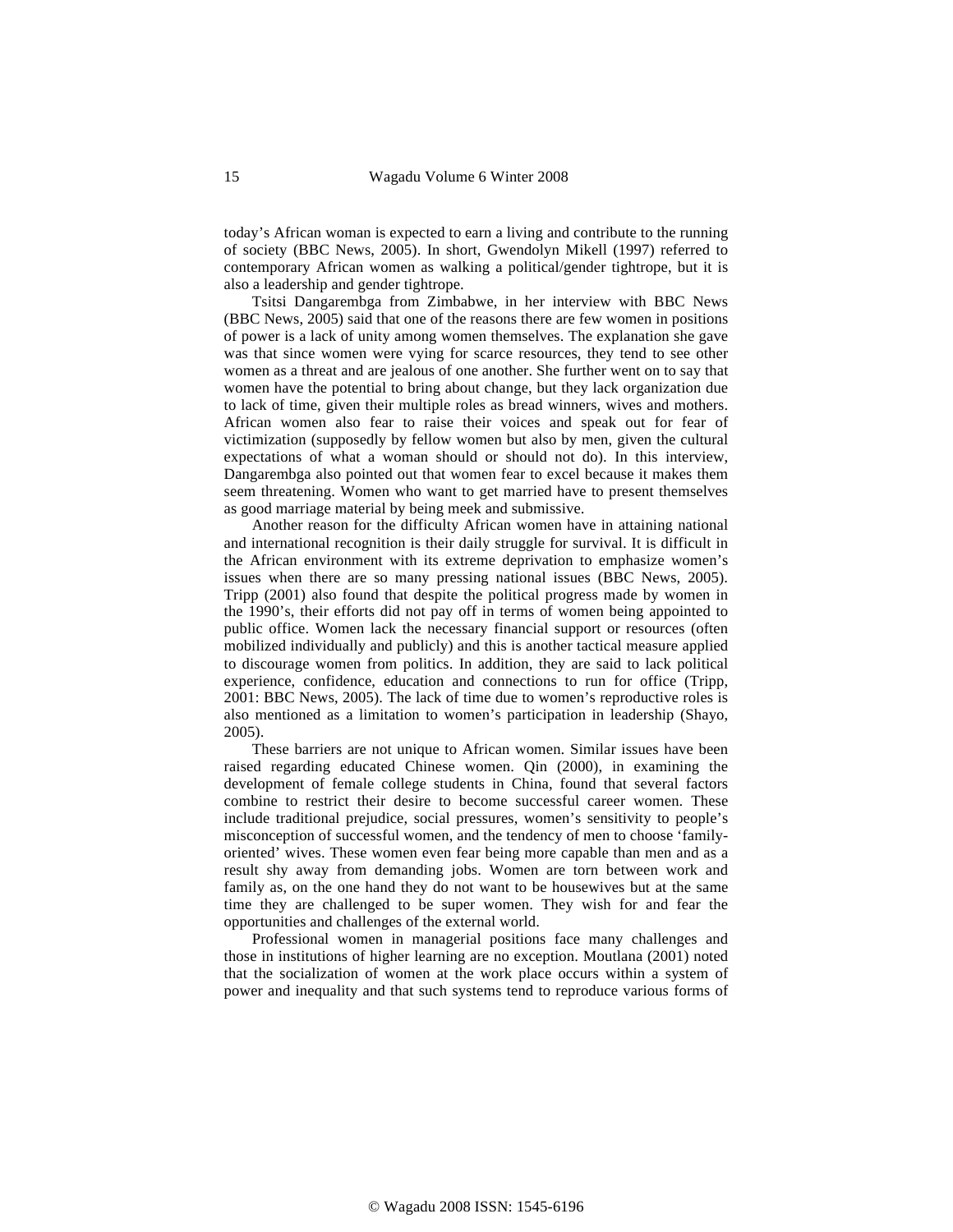inequality. In South Africa, traditional universities have had corporate cultures whose norms and values were those of the dominant white male society (Moutlana, 2001). When women join such institutions as leaders, they soon realize that they are expected to conform or assimilate to the established culture. After all, how can one be admitted to an exclusive club, and then contradict the club's core values? Moutlana argues that women (Black women particularly) in management are more visible, experience more hardship and feel isolated. Women have to work extra hard as they do not seem to be given the latitude to make mistakes.

In many institutions women's attainment of leadership positions has been facilitated by the implementation of employment equity policies and affirmative action. However, because of this there is the perception that one was "let in," and even the most capable women are viewed with suspicion. Leadership for women is not an easy task, and, as observed by Moutlana (2001), moving up and staying at the top is not necessarily filled with joy.

Other literature on women's leadership in higher education reveals that women are less likely than men to participate in upper levels of administration (Tedrow, 1999). This author advances the theory that there is some kind of "success-avoidance" by women that influences their leadership ability or interest in leadership positions. Advocacy in the higher education arena has tended to rely upon and respond to government legislation on equity rather than being something that women in the sector actively struggle for.

Clearly, many women do make sacrifices in the effort to succeed, whether professionally or personally. For example, women still expect and are expected to take responsibility for bringing up their children, but less parental responsibility is expected of men. As observed by Polly (1988), "If women don't care enough for their children, they know their children risk neglect. If men don't care enough, they know their wives will" (Washington Monthly, May 5, 1988). This observation is true for many working African women today. The issue of children, or family for that matter, is one that disturbs many women as they make the decision to take up a leadership position. Therefore, it is not surprising that some women are perceived as avoiding success in order to care for their families.

# *Strategies Used To Ensure Equitable Representation In Leadership Positions.*

Despite women's efforts (collectively and individually) to fight for recognition and inclusion in all structures of governance, including leadership, it has been very difficult to achieve equity without direct intervention from the government, even where, as in the case of South Africa, the constitution and other regulations make provision for women to be given equal rights to job opportunities and positions of power. For instance there has been a breakthrough in politics for female parliamentarians due to party regulations and electoral laws which have been changed to ensure that women are elected. Changing the rules provides an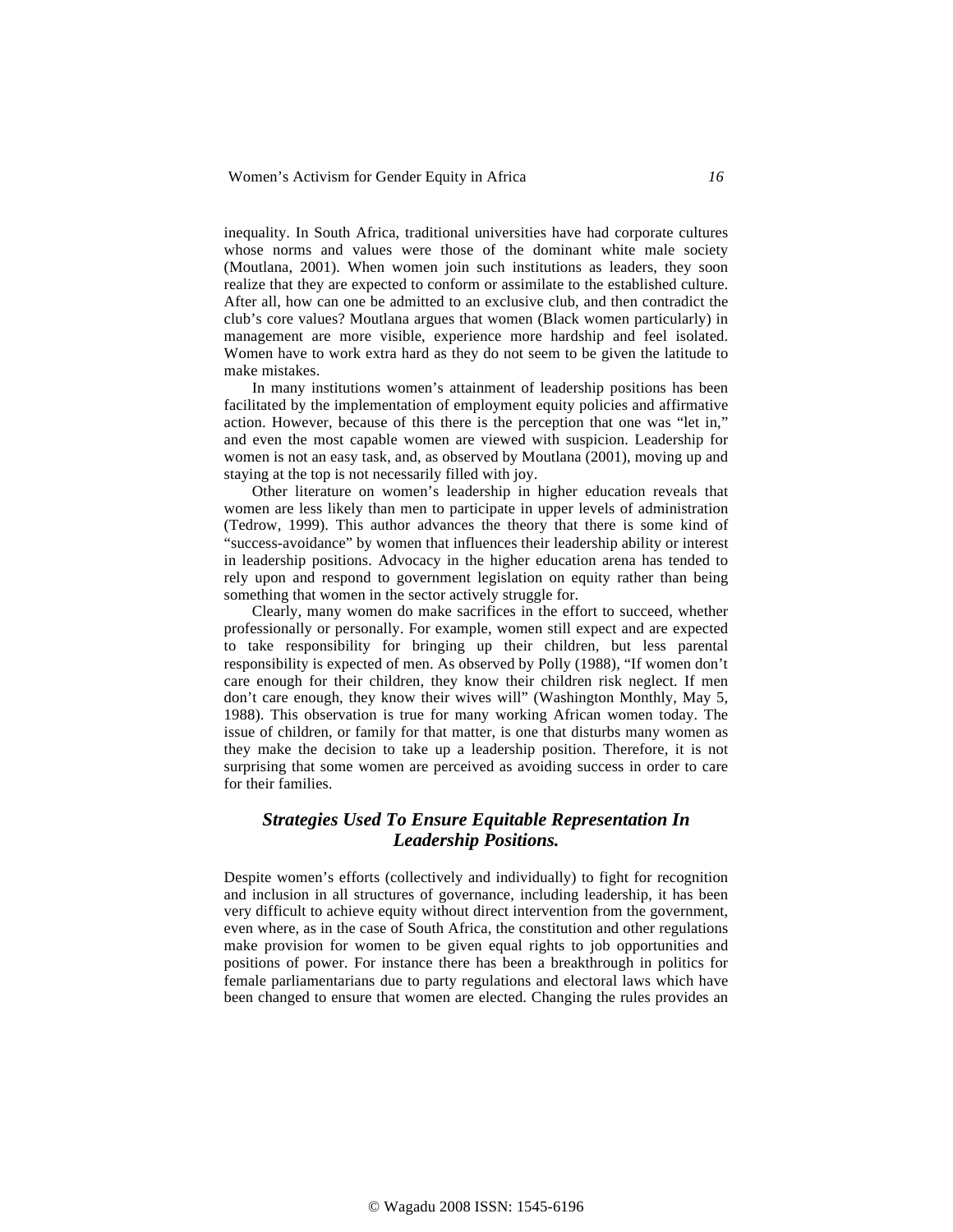opportunity for women to participate in politics, since, "women's increased participation in decision-making seldom happens by some evolutionary miracle" ( Lowe Morna, 2004, as cited in Sadie, 2005).

Worldwide, there are three policies that are applied to ensure women's representation in various structures, and Norris (2000) outlined these as rhetorical strategies, affirmative action programs, and positive discrimination strategies. Rhetorical strategies are an informal means of getting women to participate in decision-making structures articulated through political and other public speeches. Rhetorical strategies are often viewed as merely symbolic gestures made in order to appear politically correct and thus gain political mileage. However, rhetorical strategies may also represent the first step toward more substantive reforms if they encourage more women to be selected as parliamentary candidates (Norris, 2000). For instance, in Kenya a target of 30% representation of women in public service positions was set only through a presidential decree but has never been legalized. But this decree has resulted in many more women being nominated to parliament.

Unfortunately, rhetorical statements are made that may not always result in implementation and there are usually no mechanisms to ensure or enforce compliance. In the words of the chairperson to the Kenya Women Parliamentarians Association, "unless the 30 percent target is legalized, women will always remain short-changed" (*Daily Nation*, July 6, 2007). Rhetorical statements have to be followed up with concrete measures and women themselves should take up this challenge.

Affirmative action has been used in many countries to correct gender imbalances. According to Norris (2000), affirmative action programs are meritocratic policies that aim to achieve fairness in recruitment by removing practical barriers that disadvantage women. Affirmative action programs provide training (on public speaking for example), advisory group goals, financial assistance, and monitoring of outcomes. Gender quotas may fall into this category if they are advisory in nature.

Positive discrimination strategies on the other hand set mandatory quotas for the selection of candidates from certain social or political groups (Norris, 2000). Quotas can be set at different levels (to indicate proportion of representation) or at different stages of the selection process. Quotas can also be binding and implemented by law or other internal party rules. Obviously when quotas are legally specified as part of the constitution, they are more likely to be implemented, and guarantee women (or other minority groups) inclusion in leadership. Some people view this process as unfair as some people are automatically included or excluded from recruitment processes exclusively on the basis of their gender or race. It has been argued that such strategies violate the principles of fairness and competence and contribute to a culture of laxity in women (Sadie, 2005).

The SADC countries are committed to fair gender politics and policies and set a minimum target of 30% representation by women in decision making structures of member states, with the SADC parliamentary Forum Constitution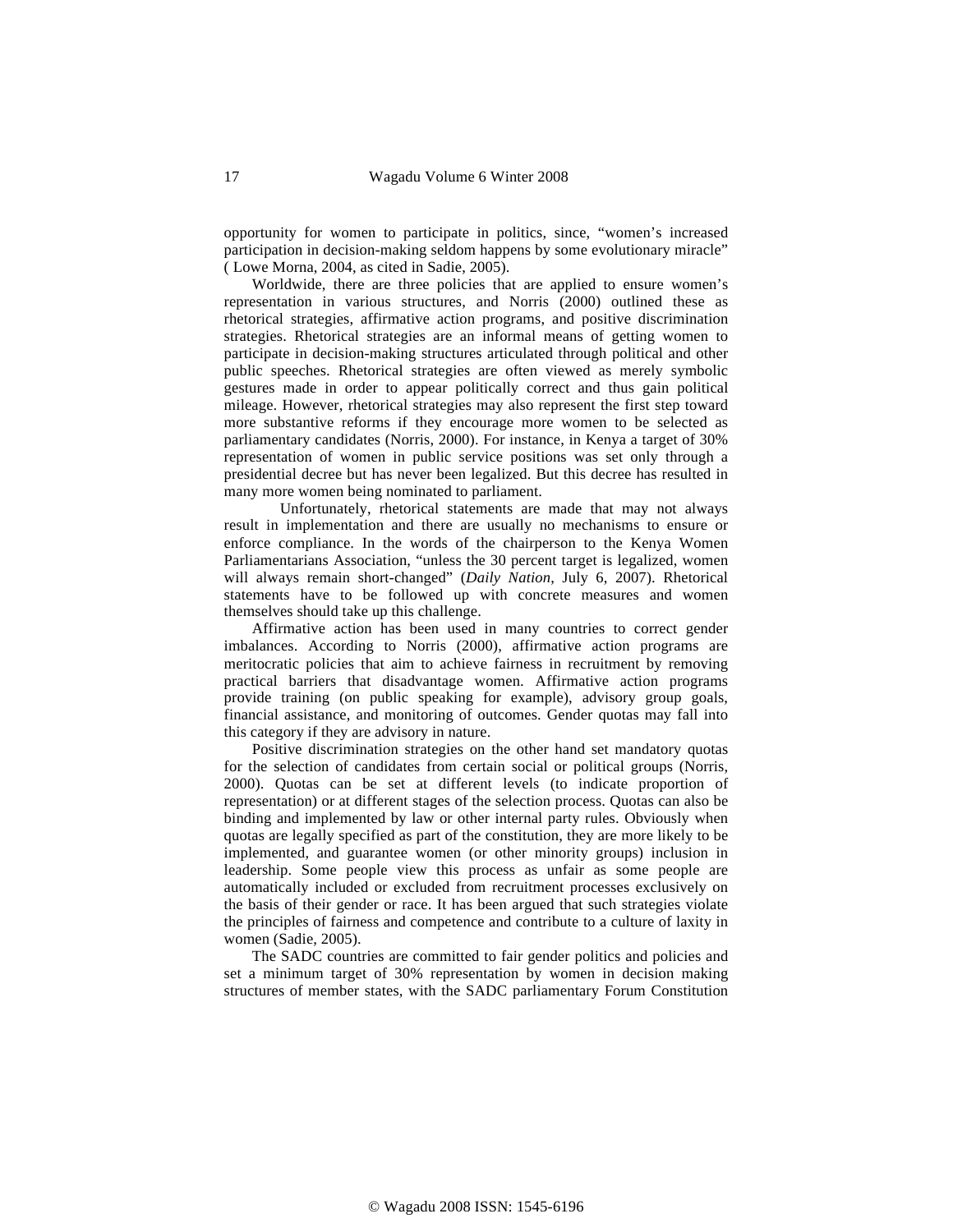having been amended to ensure 50% representation of women (Sadie, 2005). The quota system has been applied in the SADC region, although in many cases the application has been voluntary. Yolanda Sadie (2005) indicates that there has been pressure to have constitutionally mandated quotas for women in politics in order to safe guard the commitment to gender equality. However, it is only in Tanzania that legislative quotas at the national level exist. Sadie (2005) defends the quota system by saying that the uneven playing field on which men and women compete is such that it requires measures to ensure that women are included.

The system of presidential appointments has been a key strategy used to ensure female representation in political governance. In Swaziland, women have gained access to parliament mainly through appointment by the King, and in many other African countries (including Botswana and Zimbabwe) it is often direct intervention by the presidents that redeems the situation for women in the parliaments (Sadie, 2005). South Africa is a special case where the President appointed a woman as deputy president, appointed a substantial number of female cabinet members, and increased the number of female provincial premiers from one to four.

It has been suggested that the only means to overcome existing man-made barriers to women's political participation is to develop a strong women's movement that could offer support in overcoming systemic gender discrimination (Nzomo, 1997). It is evident that even with gender equity policies in place, women need to monitor implementation themselves. As observed by Nzomo (1997), an over reliance on policy makers and/or state bureaucrats will only bring limited, sometimes superficial, reforms. Also, voluntary quotas are at the mercy of the government of the day for enforcement and may be abandoned at any time. In any case, women should not lose sight of the fact that the policy makers, state bureaucrats and political parties that implement present reforms are still male dominated. To what extent are present reforms genuinely implemented for women? Could there be another reason for these reforms? Until women take full charge and responsibility for issues that concern them changes will remain superficial and slow. There is need for continued lobbying by women for women's issues.

### *Women's Activism*

Activism by its definition "implies acting upon, acting against, acting for causes and issues of social concern and not only personal concern" (Nair, 2004, p. 30). Activism is about social change and is a movement, or a struggle for a particular cause. As indicated by Nair (2004, p. 30), there is a desire to change systems that do not work, and a desire to create systems that do. To what extent have women's movements challenged barriers to women's access to leadership positions?

Women's activism, the world over, has been successful in creating the legal framework and constitutional changes that have enabled women to attain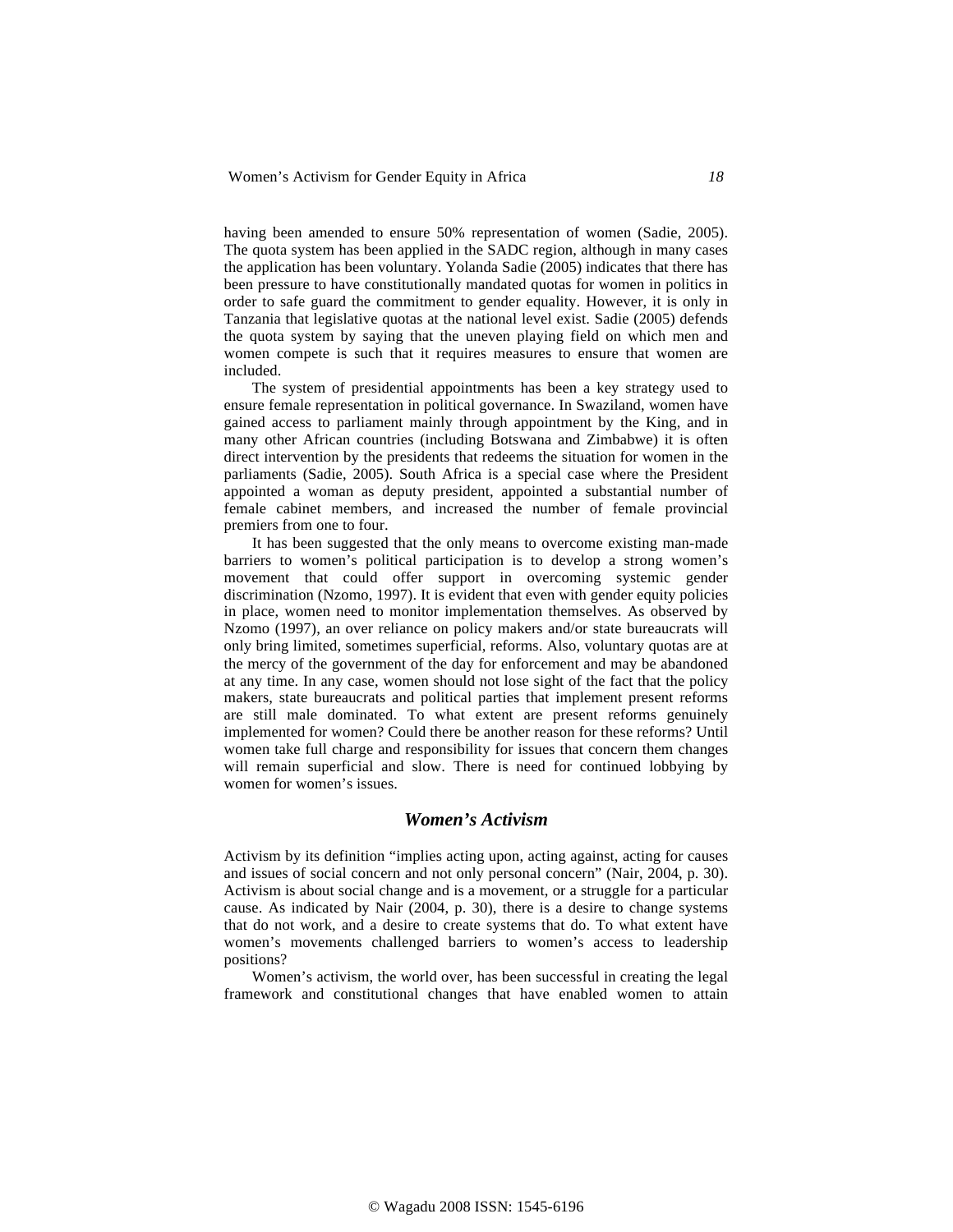positions of power/leadership. There is no doubt that women have come a long way in challenging the status quo. African women in particular have made great achievements, especially in political activism given their cultural and social backgrounds. The growth in women's organizations in Africa since the 1990's, and their ability to organize locally and nationally to voice their concerns has been phenomenal (Tripp, 2003). The 1985 and 1995 UN Women's conferences in Nairobi and Beijing respectively, were key milestones for the women's movement internationally. When women's organizations started in Africa they centered on religious, cultural or welfare concerns. Popular activities were handicrafts, savings clubs, farming, and income generating activities. These organizations were tied to the single party states at the time, as women did not want to be at odds with government authorities and there was little or no advocacy to change the laws and policies that discriminated against women (Tripp, 2003). Maendeleo Ya Wanawake, a large women's organization in Kenya, was one such organization concentrating on domestic activities that confined women to their prescribed role of mothers and home makers.

After the UN resolution in 1975 to end the discrimination against women on grounds of their sex, many countries set up organizations (such as special ministries, commissions, committees or councils) for women. However, these organizations were dependent on the government of the day for support, or were organized by the ruling party. Leaders and nominees for elections had to be approved by the ruling party, and no serious attention was given to women's issues. Finally, in the 1990s, there was increased activism for women's rights.

According to Tripp (2003), many autonomous and heterogeneous organizations emerged after the 1985 UN women's conference, while the 1995 Beijing conference incited new energy in advocating women's issues to governments. There were professional associations for women, and women's rights groups tackling specific issues, such as reproductive rights, violence on women, rape, and the development of organizations to address women's fiscal needs, such as credit and finance. Women began to claim leadership of organizations that had predominantly male membership, such as the first woman to head the mineworkers union in Namibia in 2001, and the first woman to head the National Chamber of Commerce and Industry in Uganda in 2002.

There are also examples of African women who had the courage to delve into politics when few women did and were instrumental in championing political reforms as well as forming new political parties in their countries. Notable are Wangari Maathai and Charity Ngilu who headed parties in Kenya during the 1990s. Wangari Maathai, the 2004 Nobel Peace Prize laureate (the first African woman to be awarded this prize since its inception in 1901), has transcended many barriers, (social, cultural, and family) to be where she is. Maathai's political activities, such as the Green Belt Movement, were often suppressed by the government as she was viewed as a threat to the state (Tripp, 2001, 2003). Charity Ngilu, on the other hand, dared to run for the presidency of Kenya in 1997, despite the fact that she came from a very conservative ethnic group in terms of cultural expectations of women. However, Ngilu had the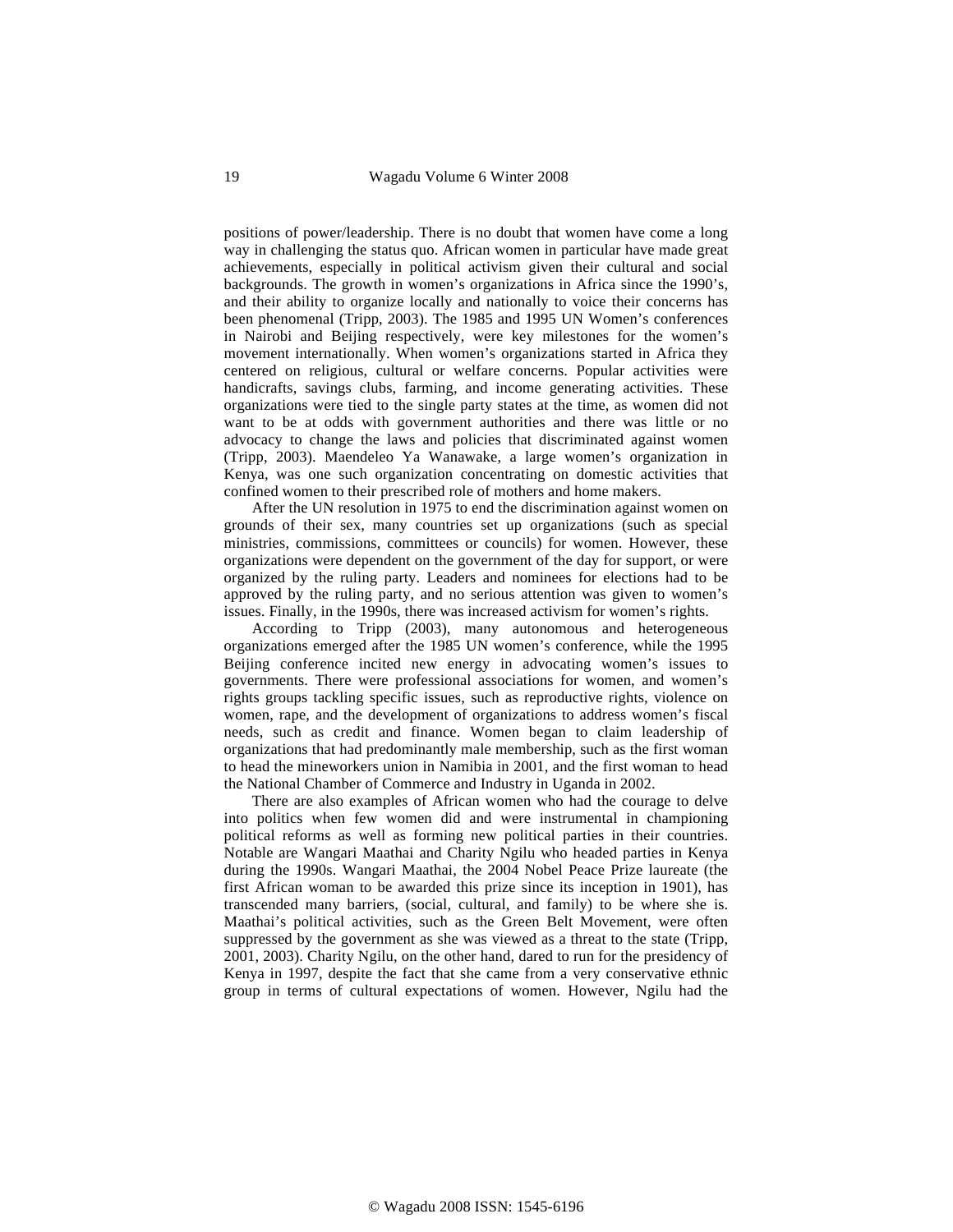support of several women's organizations (Tripp, 2001). Other countries, including Zambia, Zimbabwe, Lesotho, Angola and the Central African Republic, had women in the leadership positions as well (Tripp, 2001 and 2003).

Women's organizations were also instrumental in opposing corrupt and repressive regimes through public demonstrations (Tripp (2001). In the early 1990s, women in Kenya were involved in violent protests against imprisoned human rights activists, while in Mali, women and children openly demonstrated against the oppressive regime of President Moussa Traoré and suffered for it. On the whole, women have challenged laws and constitutions that do not advance gender equality and they have moved into a variety of leadership positions in governmental, and non-governmental organizations. Women have even fought for leadership positions in religious institutions (Tripp, 2003). The autonomous organizations of today are financially independent of any political party and have made significant contributions to developing the constitutions, as in South Africa, Uganda and Zambia (Tripp, 2001). Despite their low numbers in some parliaments, female representatives have been able to present women's issues, such as maternity leave (Tanzania), or the domestic violence Act (1997), and the Sex Discrimination Act (2002) in Mauritius (Sadie, 2005). Sadie (2005) also found that there have been gender justice reforms in countries in the SADC region but these have been most effective where there are a significant number of women in parliament.

The increase in political activism and subsequently in the number of women in positions of political power, changed the institutional cultures of political bodies, such as parliament, to better accommodate women. Sadie (2005) found that parliaments of SADC countries that had inadequate female representation, were hostile to women and debates tended to be sexist. However, where you have a female Speaker in parliament, as in Lesotho, or many women in parliament, like South Africa, the situation is more controlled. In such cases, there is little or no sexist language and the style of debate has changed. Many women parliamentarians feel strongly about women's rights, and have been able to table issues in parliament that would have otherwise gone unrecognized (Sadie, 2005).

Not surprisingly, there have been exceptions, instances where women in politics have not gone out of their way to politically support women and women's issues. Notable among these women is Margaret Thatcher who was elected prime minister of the United Kingdom in 1979, and who for two decades was the only woman to lead a major Western Democracy (Kunin, 2008). Toynbee Polly (1988), in an article in the Washington Monthly (5 January, 1988), stated that Margaret Thatcher did not appoint a woman to her cabinet, and gave few government jobs to women.

When the current president of Liberia, Ellen Johnson-Sirleaf, was campaigning for office, people had mixed feelings about her. This was due to her prior association with former President Charles Taylor and the years of failed leadership. According to Paye-Layleh (*Africa News*, 15 September 2005) Taylor, Johnson-Sirleaf and others are known to have encouraged war and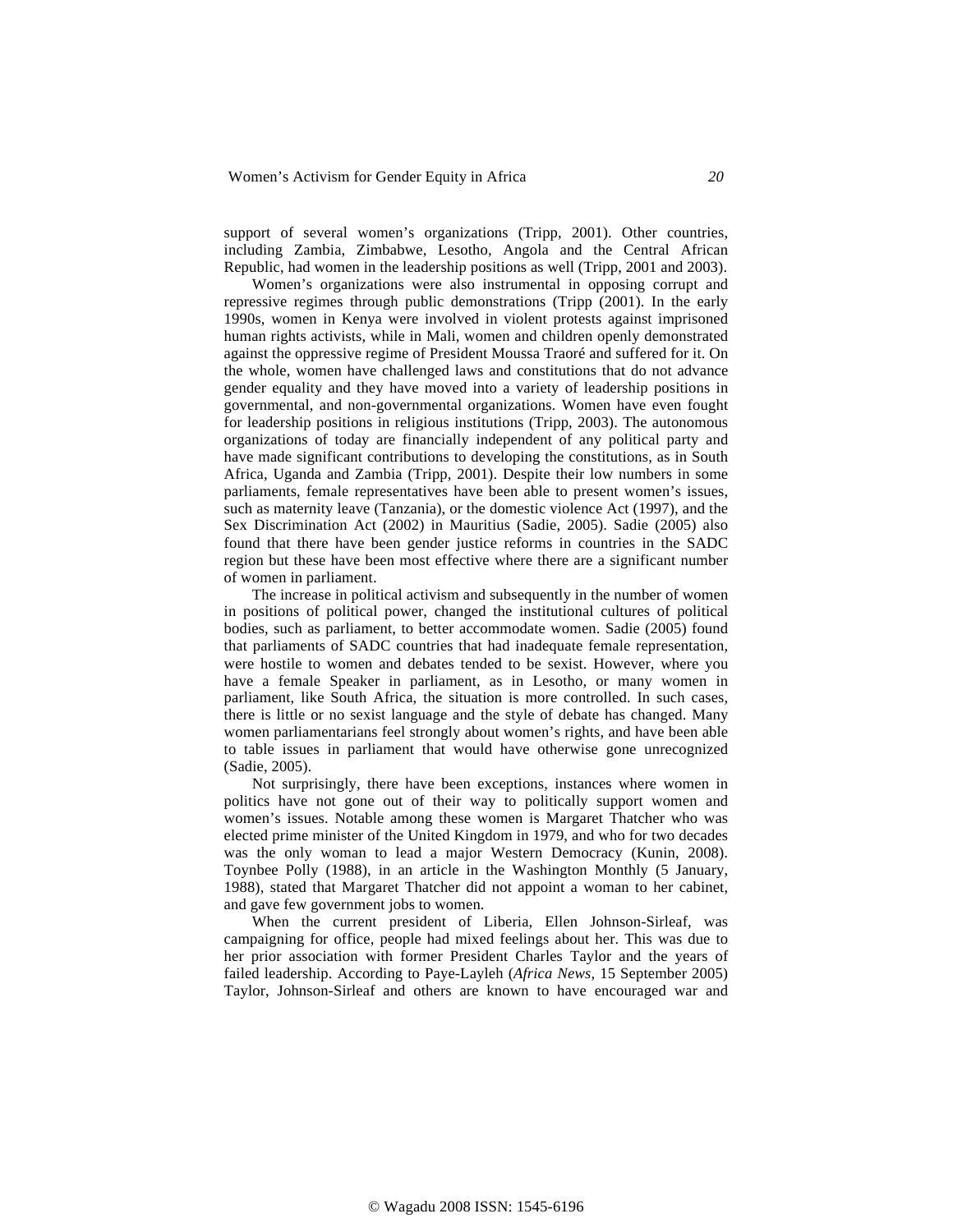destruction. Sirleaf was once considered an enemy of the state and charged with treason (*The Globalist*, July 2005). Whether President Ellen Johnson-Sirleaf will handle power similarly to Margaret Thatcher, or advance women's position in society during her term remains to be seen. According to Polly (1988), "successful Mrs. Thatchers who make it on men's terms change little for most women," (*Washington Monthly*, 1 May 1988). Johnson-Sirleaf came to power at a time when there was an international move towards promoting female participation at all levels of governance. As the first woman president of an African nation, it may be hoped that she will bring more women into leadership positions within her government.

The slow progress in attaining equity in institutions of higher learning has been mentioned. Activism in these institutions has been lacking but progress has been made due to legislation on employment equity or because it is politically correct. There have also been individual women willing to vie for executive positions despite the strong male culture in institutions of higher learning. Of note is the recent appointment of a female Vice Chancellor at Kenyatta University in Kenya, the first in a public university. In South Africa, there have been several female Vice Chancellors at various institutions, and all have taken positions within these dominantly male cultures. Such women deserve recognition for making the move that would pave the way for other women in academia.

#### *What next in Women's Activism?*

The struggle for gender equity has not been an easy one. The foregoing sections have highlighted areas where gains have been made with regard to equity in leadership positions, particularly in politics. As indicated above, there have been facilitating mechanisms to ensure that women are given a chance at attaining leadership positions such as gender quotas and affirmative action policies. Even with this enabling climate there are still shortcomings in the women's movement.

In her critique of the South African women's movement, Moola (2004) argued that women's organizations have traditionally operated as political resistance movements because of their understanding that the reforms desired are dependent on the restructuring of the State. As such, more than 10 years down the line, women have come to expect government (with its patriarchal system and paternalistic attitude) to address women's issues, but the mobilization of women themselves around pertinent issues is limited.

In the future, it may be expected that a higher proportion of women would get to parliament through elections and not through appointments, as is the case in many African countries. To achieve this, political leaders should look beyond the merely numerical representation of women. Gender specific interventions are important in achieving equity, but need to be coupled with other long-term interventions. For instance, Shayo (2005) recommends reviewing the design of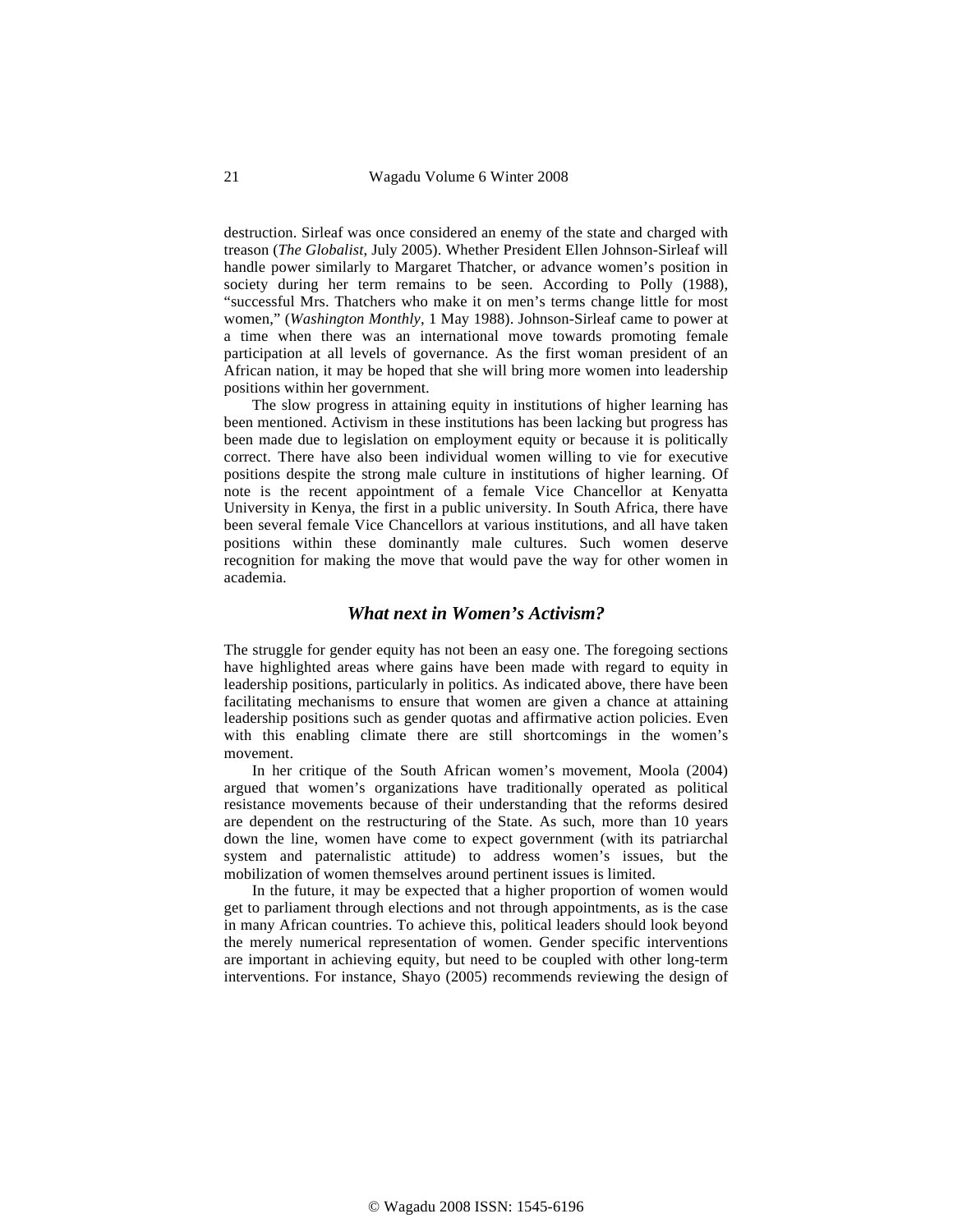electoral systems within political party structures to ensure that they are gender sensitive (p. 12).

In higher education for instance, representation can be a very superficial measure of equity. An emphasis on numbers masks the real problem that needs to be challenged, which is changing the male-centric institutional cultures of micro-politics (Sader, Odendaal & Searle, 2005; Pandor, 2006). Women need to learn how to negotiate with the micro-politics of higher education, and challenge the power dynamics (Pandor, 2006). It should be recognized that negotiations might not always work where the playing field is uneven. However, as advised by Hannah Rosenthal in Santovec (2006), women need to be creative and look at the larger context to get what they need. This may require the building of coalitions with other stakeholders.

A different approach is needed to mobilize more women to become involved and take charge of their own issues. This requires forming coalitions because individualism will not work. For example, women in higher education could borrow from political activism. Women's political movements have succeeded partly because of many women's organizations and Non-government organizations coming together in coalitions (Tripp, 2001). It is evident that political struggles cannot be won by a few lone individuals and that women are more likely to make a difference in organizational cultures if there are enough women in senior positions. This makes it possible to create an institutional capacity for women to empower other women (Sader, et al. 2005). Leadership is expressed by Sader, et al (2005) as "a cooperative and collaborative endeavor, bringing together the energy and passions of a range of people" (p. 65) to deal with issues that they themselves see as important. For instance, this paper has shown that reforming the culture of parliaments requires a significant number of female parliamentarians.

There is also a need to change the mindset of women themselves. This requires further work in developing strategies to empower women so that they have the capabilities and confidence to attain leadership positions without waiting for those positions to be given to them. It is important to develop self worth and dignity among African women. On the other hand, the socialization of the girl child and perceptions of gender roles are issues to be addressed in a more systemic manner. Such a cultural shift does not happen overnight, but until men and women share domestic and childcare responsibilities more equitably women will continue to shy away from accepting leadership positions. This inequity counteracts the efforts of women's activism.

One explanation given for the under representation of women in educational administration is that women themselves are the cause. It has been said that women are sometimes reluctant to run for public office, are not assertive, do not want power, or are unwilling to play the game (Growe & Montgomery, 2000). Women also tend to see other women as threats, leaving successful women unsupported in confronting discrimination (sexism, racism), and the "old boys' network" (de la Rey, 2005, Sader, et al. 2005). For women to develop the confidence to take up leadership there is need for support from other women.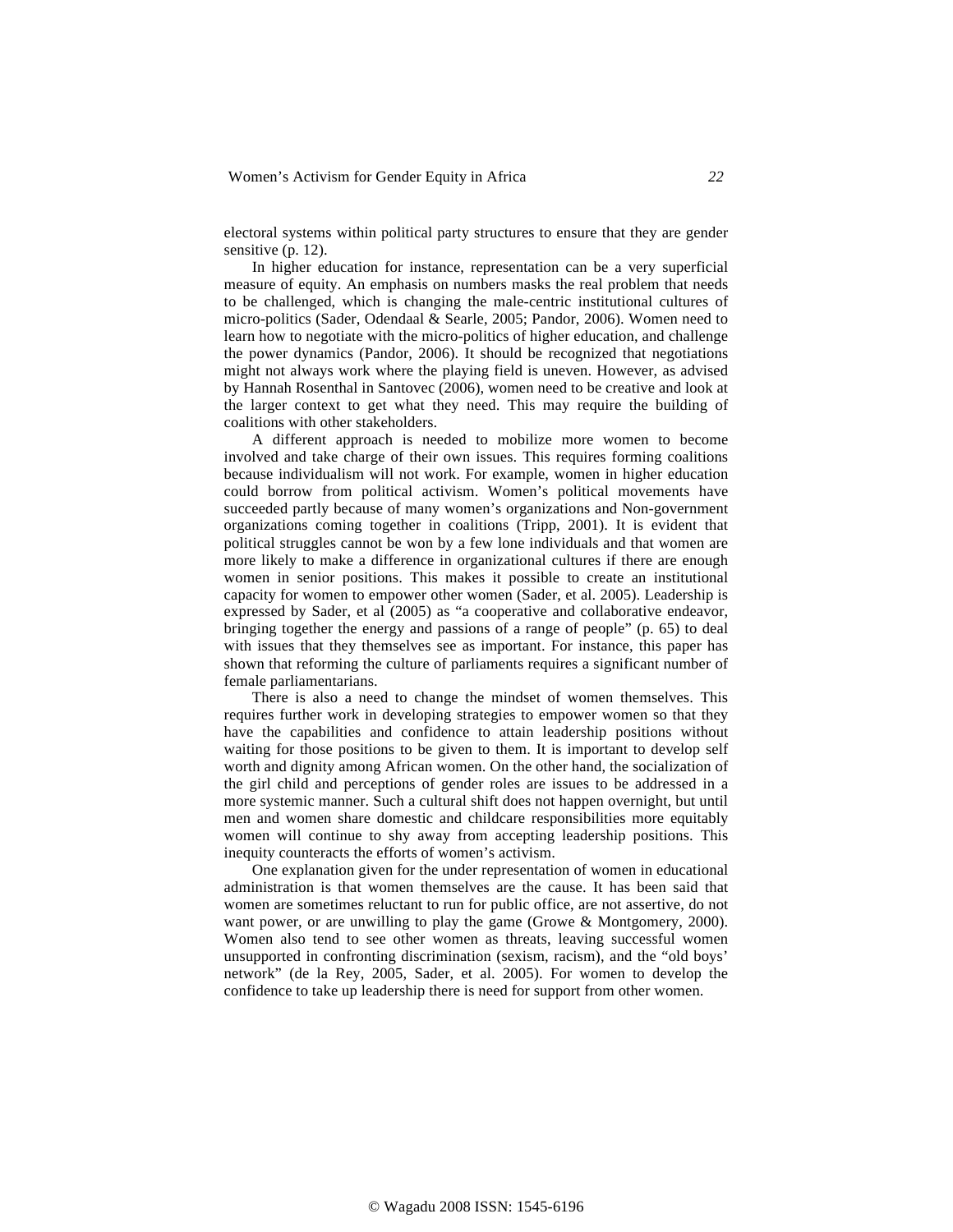Having role models and mentors is a useful support structure for women. Mentors can have a critical effect on the career paths of women who aspire to advance in higher education administration. It helps women to deal with the barriers and obstacles at the work place. Mentoring also helps to develop selfesteem, aggressive managerial personalities, and overall nurtures future leaders (Growe & Montgomery, 2000) but then women must avail themselves for mentorship. Networking is also important, and can take the place of the "old boys club." According to Growe & Montgomery (2000), networking, role models, and mentors allow women to get advice, moral support and contacts for information.

Irene Moutlana (2001) also contends that women in leadership positions should not be shy to project feminine traits such as being caring, empathetic, trusting, sharing, and empowering. Women should acknowledge these traits as strengths and not weaknesses. It is possible that a persistent display of such values can make them "core values" that will be embraced in future organizations as the normal culture. Women have to learn to be comfortable in leadership, and "just run with it" (Sader, et al, 2005).

#### *Conclusion*

There has been a concerted effort to ensure female representation at all levels of governance as such representation is now recognized as a fundamental human right in many countries, and adheres to the principle of fair democratic representation. So far the main strategies used to address the gender imbalances in the various structures of the private and public sectors are affirmative action, the quota system (where a certain number of positions are allocated to women), and through presidential appointments (in the case of parliament and cabinet). It is assumed that once the situation of gender equality has normalized, the attainment of such positions will be through a competitive process. However, it appears that it will take time to get to that stage due to the various challenges that confront women in public spaces.

As indicated by Nair (2004), it is the search and constant yearning for something that has not yet materialized that keeps one on the path of activism. For women and the leadership agenda, the ultimate position would be one where affirmative action, positive discrimination or presidential appointments are no longer necessary. Similarly, Women themselves have to create an alternative culture that will challenge the embedded traditions that dictate what women should or should not do or be, especially in the African setting. This will make people uncomfortable, but as Hannah Rosenthal in her speech at the Wisconsin Women in Higher Education Leadership Conference in 2005, as quoted by Santovec (2006) said:

We have to be a little more comfortable with making others a little more uncomfortable, so we can look back in 30 years and say, "We did make a difference" (p. 2).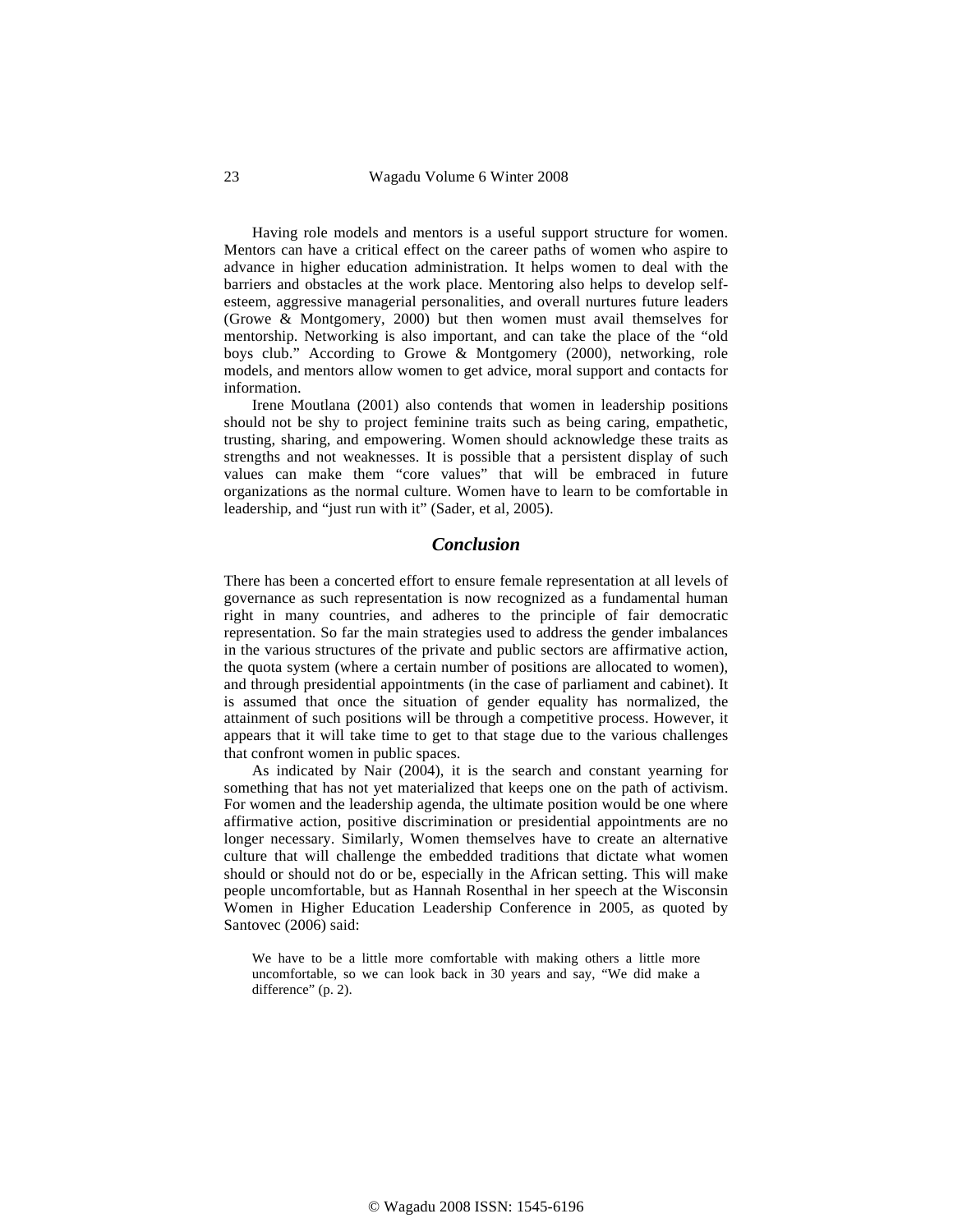## *References*

- Aledejana, F. & Aledejana, T. I. (2005). Leadership in education: The place of Nigerian women. *International Studies in Administration*, *33*(2), 69-75.
- BBC News. (2005). *Africa's women speak out.* BBC Interview. Retrieved December 14, 2007, from

http://news.bbc.co.uk/1/hi/world/Africa/4370007.stm

- Cole, J. B. (2006). The fourth (the shortage of women in higher education in South Africa). Address at WHEEL Seminar, March 2006. In UNCFSP-TELP (2006), *Gender equity development in higher education in South Africa.* South Africa: UNCFSP-TELP (United Negro College Fund Special Programs-Tertiary Education Linkages Project) Publication.
- De la Rey, C. (2005). Gender, women and leadership. *Agenda*, *65*, 4-11.
- Dei, C. (2006). *Gender equity development in higher education in South Africa.* South Africa: UNCFSP-TELP (United Negro College Fund Special Programs-Tertiary Education Linkages Project) Publication.
- Emmet, M. (2001). Women at the heart of a renewed vision for humanity. *Agenda, 49*, 66- 70.
- Gardiner, M., & Tiggermann, M. (1999). Gender differences in leadership style, job stress and healthin male- and female-dominated industries. *Journal of Occupational and Organizational Psychology, 72*(3), 301-315.
- Grant, C. (2005). Teacher leadership: gendered responses and interpretations. *Agenda, 65*, 44-57.
- Growe, R., & Montgomery, P. (2000). Women and the leadership paradigm: Bridging the gender gap. *National Forum, The Phi Kappa Phi Journal*, *17E*, 1-10.
- Gumbi, R. V. (2006). Women in higher education leadership in the  $21<sup>st</sup>$  century. Address at the WHEEL Seminar, September 2005. Protea Hotel, South Africa: UNCFSP-TEL (United Negro College Fund Special Programs-Tertiary Education Linkages Project) Publication.
- ––––. (2006). Gender equity development in higher education in South Africa. South Africa: UNCFSP-TELP (United Negro College Fund Special Programs-Tertiary Education Linkages Project) Publication.
- ––––. (2002). Tracing differentiation in gendered leadership: an analysis of differences in gender composition in top management in business, politics and the civil service. *Gender, work and organisation. 9*(1), 15-38.
- Kunin, M. (2008, May 3). Women leaders. *The Globalist*. Retrieved May 10, 2008, from http://www.theglobalist.com/StoryId.aspx?StoryId=6981
- Liping, L. (2000). Study of the level and orientation of women college students' motive to achieve. *Chinese Education & Society, 33*(3), 58-67.
- Mikell, G. (Ed). (1997). Introduction. In, *African feminism: The politics of survival in sub-Saharan Africa* (pp. 1-36)*.* Pennsylvania: University of Pennsylvania Press. Google Book Retrieved from http://books.google.co.za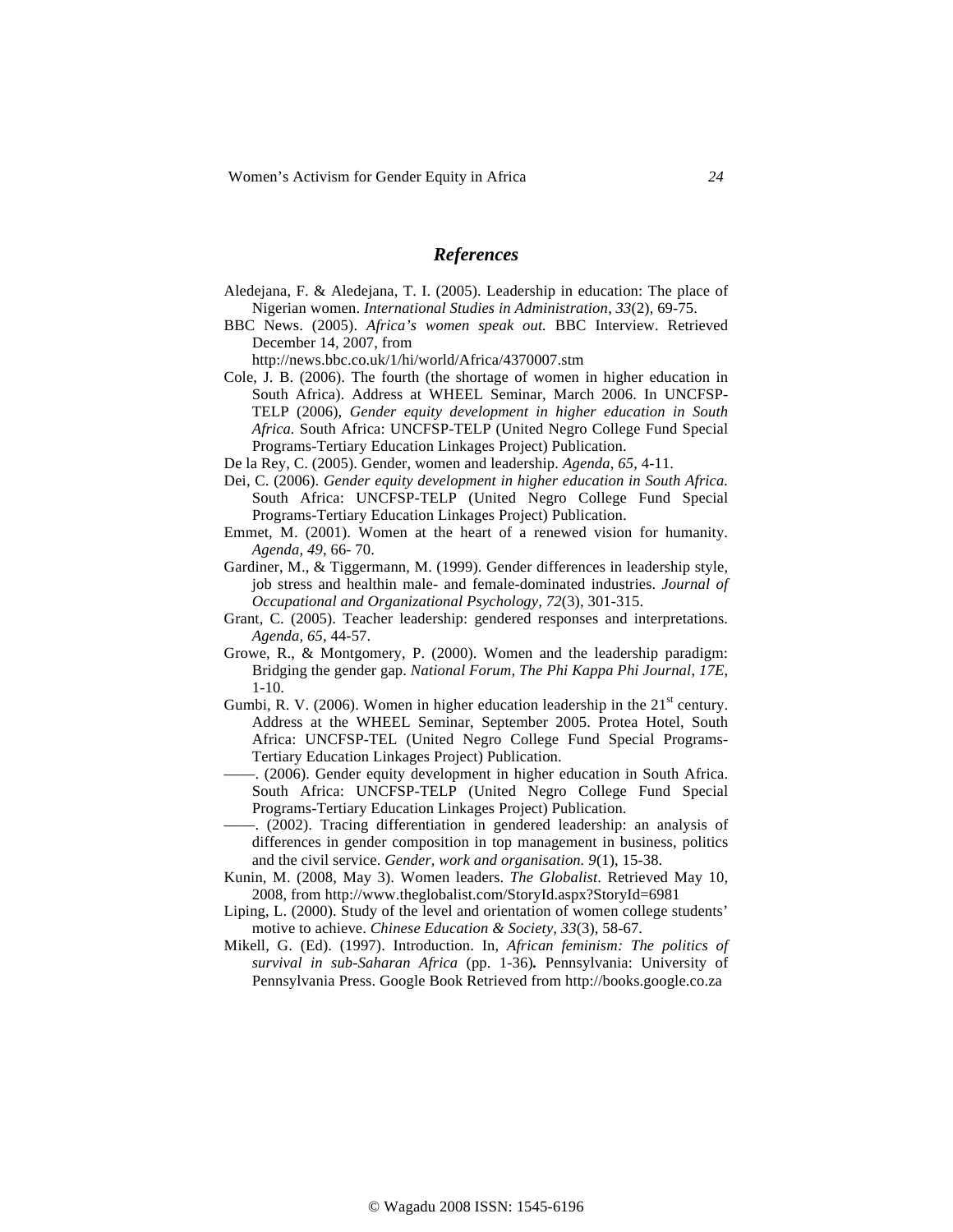- Moola, S. (2004). Contemporary activism: Shifting movements, changing actors. *Agenda, 60*, 39-46.
- Moutlana, I. (2001). Surviving the boardroom dance in institutions: The land of steady habits. Paper presented at the Forum for African Women Educationalists South Africa (FAWESA) International Conference, February 2001. Retrieved December 14, 2006, from

http://web.uct.ac.za/org/fawesa/confpaps/moutlana.htm

- Nair, N. (2004). On 'being' and 'becoming'…the many faces of an activist. *Agenda, 60*, 28-32.
- Nation Media Group, Nairobi, Kenya. (2007). Women to get 50 percent share of public positions. Daily nation reporter. *Daily Nation,* July 6, 2007.
- Norris, P. (2000). Breaking the barriers: Positive discrimination policies for women. In J. Klausen, & C.S.Maier (Eds.), *Has liberalism failed women? Parity, quotas and political representation* (Ch.10). New York: St. Martin's Press.
- Nzomo, M. (1997). Kenyan women in politics and public decision making. In G.Mikell (Ed.), *African feminism: The politics of survival in sub-Saharan Africa* (pp. 232-256)*.* Pennsylvania: University of Pennsylvania Press. Google Book retrieved from http://books.google.co.za/
- Pandor, N. (2006). Address by the Minister of Education at a Conference on Women in Research, organized by TELP, November 23, 2005, Summerstrand Inn, Port Elizabeth. In, *Gender Equity Development in Higher Education in South Africa.* South Africa: UNCFSP-TELP (United Negro College Fund Special Programs-Tertiary Education Linkages Project) Publication.
- Paye-Layleh, J. (2005). Liberia: A woman for president? *Africa News*, News24.com, September, 2005. Retrieved May 2, 2008, from http://www.news24.com/News24/Africa/News/0,,2-11-

1447\_1771203,00.html

- Polly, T. (1988). Is Margaret Thatcher a woman? No woman is if she has to make it in a man's world. *Washington Monthly*. Retrieved May 10, 2008, from http:www.encyclopedia.com/doc/1G1-6676349.html
- Qin, W. (2000). On the particularity of women college students' development. *Chinese Education & Society*, *33*(3), 33-37.

Sadie,Y.(2005). Women in political decision-making in the sadc region. *Agenda, 65*, 17-31.

- Santovec, M. L. (2006). Activist provides guidelines to negotiating a life. *Women in Higher Education, 15*(14), 1-2.
- Shayo, R. (2005). Women participation in party politics during the multiparty era in Africa: The case of Tanzania (electronic version). *EISA Occasional Paper, 34*, 1-14.
- Tedrow, B. (1999). A qualitative study of women's experiences in community college leadership positions. *Community College Review, 27*(3), 19.